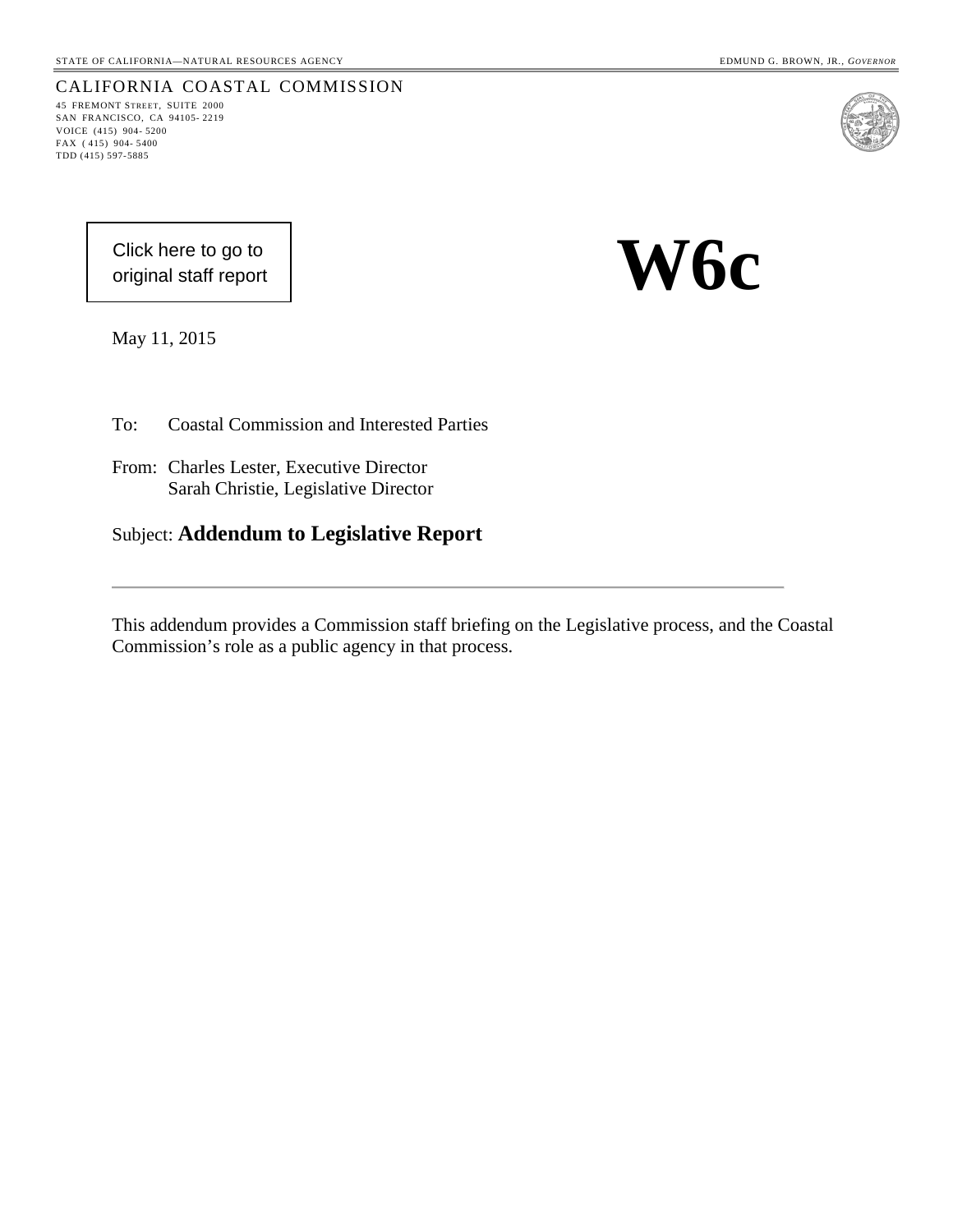# **CALIFORNIA COASTAL COMMISSION**

45 FREMONT, SUITE 2000 SAN FRANCISCO, CA 94105- 2219 VOICE (415) 904- 5200 FAX ( 415) 904- 5400 TDD (415) 597-5885





May 13, 2015

TO: Coastal Commission and Interested Parties

FROM: Charles Lester, Executive Director Sarah Christie, Legislative Director

## SUBJECT: **Briefing on Legislative Process and Program for Commission Discussion**

## **SUMMARY**

This briefing provides background information on the California State Legislative process, and the Coastal Commission's role as a public agency in that process.

# **BACKGROUND**

#### **I. How a Bill Becomes a Law**

The 2-year legislative cycle consists of two separate, 1-year sessions, which run from the beginning of January through September. At the beginning of each session, each house (Senate and Assembly) adopts a Legislative Calendar for that year, which includes all of the deadlines associated with the introduction, hearing, amendment and passage of bills. Generally speaking, bills moving through the process must pass each respective step within those deadlines in order to remain active. [\(Attachment A\)](#page-3-0). Most legislative deadlines do not apply to resolutions.

At the beginning of each session, Legislators have 6-8 weeks to introduce bills, either to amend existing statutes or create new ones. If the bill amends an existing statute, it will show the proposed new wording in *italics*, and the language proposed for elimination in strike through. Once bill language has been reviewed by Legislative Counsel, formatted, and officially submitted, the bill is assigned a number, and the member who submits the proposal becomes the "author" of the bill. Leadership of each house determines the number of bills that members are allowed to introduce.

Bills frequently, but not always, have one or more "sponsors." Sponsors are typically trade associations, interest groups, public agencies, NGOs or the Administration. The sponsor is usually the group or individual who proposed the bill idea to the author, and who agrees to take a significant amount of responsibility to work toward its passage. This can include hiring lobbyists to actively work for the measure in Sacramento, paying for expert witnesses to attend committee hearings and/or briefings in the Capitol, producing informational material, organizing phone and letter-writing campaigns, working with the press, conducting topical research, and coordinating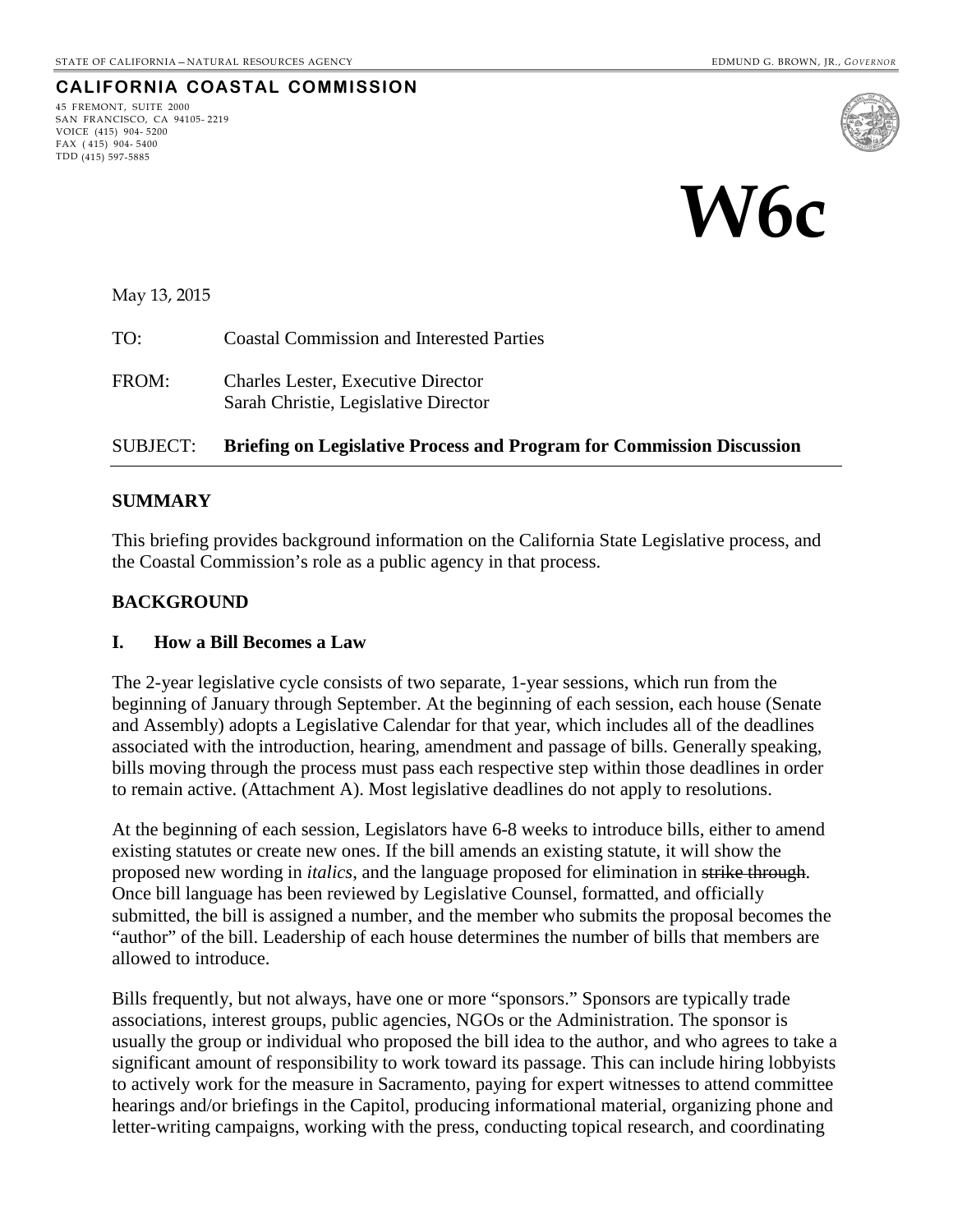Briefing on Legislative Process/Program Page 2

support from other interested parties. Authors typically consult with sponsors before accepting any amendments to the bill, and rely on them to work closely with their staff on day-to-day strategy for moving the bill forward. Depending on the issue and the individual, some members prefer to sponsor their own bills, to maintain maximum flexibility and control over the measure.

Once a bill is introduced, it is "in print" and available for public review. At this point, individuals and organizations can register support and opposition for the measure. This is done by sending a letter to the author, and/or to the Chair of the committee in which the measure is set to he heard. Parties who support or opposed a measure may also work closely with the author's office, and engage as part of a coalition to affect the bill's passage. Interested members of the public may also testify at subsequent committee hearings about the bill.

After a bill is in print, the Rules Committee will assign it to the appropriate policy committee, depending on the subject matter. Bills that propose to amend the Coastal Act are referred to the Assembly Natural Resources Committee, and/or the Senate Natural Resources and Water Committee. If a bill raises cross-cutting issues, it can be "dual-referred" to two policy committees. In the past, Coastal Act bills have also been double-referred to the Judiciary Committee, Environmental Quality Committee, Environmental Safety and Toxic Materials Committee, Housing and Transportation Committee, Revenue and Tax Committee, and others.

Once a bill is in possession of the committee, the staff writes an analysis, and the Committee will discuss the bill in a public hearing. The measure must receive a majority of votes from members of the Committee in order to advance. Bills that are held in a policy committee in the first year of the session become "two-year" bills. While they can advance no further in that year, they are eligible for further action the following session.

Bills with a potential fiscal impact on the state that have been passed out of their policy committees are also heard by the Senate and/or Assembly Appropriations Committee. If a bill fails to pass in an Appropriations committee hearing, it is no longer active.

Bills that pass both the policy and fiscal committees are referred to the Floor for a full vote of the House of origin (Senate or Assembly). If a bill does not pass the House of origin in the first year, the author may request that it be put on the "inactive file" where it may be eligible for further debate and/or amendments in the next year's session. Bills that pass out of their first house are then referred to the second house (Senate bills go to the Assembly, and vice versa) where the process of committee referral, and policy and fiscal committee hearings is repeated. Any amendments made to the bill in the second house must also be approved by the House of origin on a "concurrence" vote before going to the Governor. Bills that pass both Houses of the Legislature are sent to the Governor, who has 30 days to sign or veto the measure. Once signed, the bill is chaptered by the Secretary of State and becomes law, usually on January 1 of the following year. If the Governor takes no action, the bill is deemed approved after 30 days.

Bills can be amended at nearly every point in the process described above. It is a rare bill that makes it all the way through both houses in its original form. Authors can submit amendments at their own discretion and in response to input from constituents or interest groups, or input from agencies or the Administration. Committee staff and Legislative Counsel may make recommendations on technical fixes.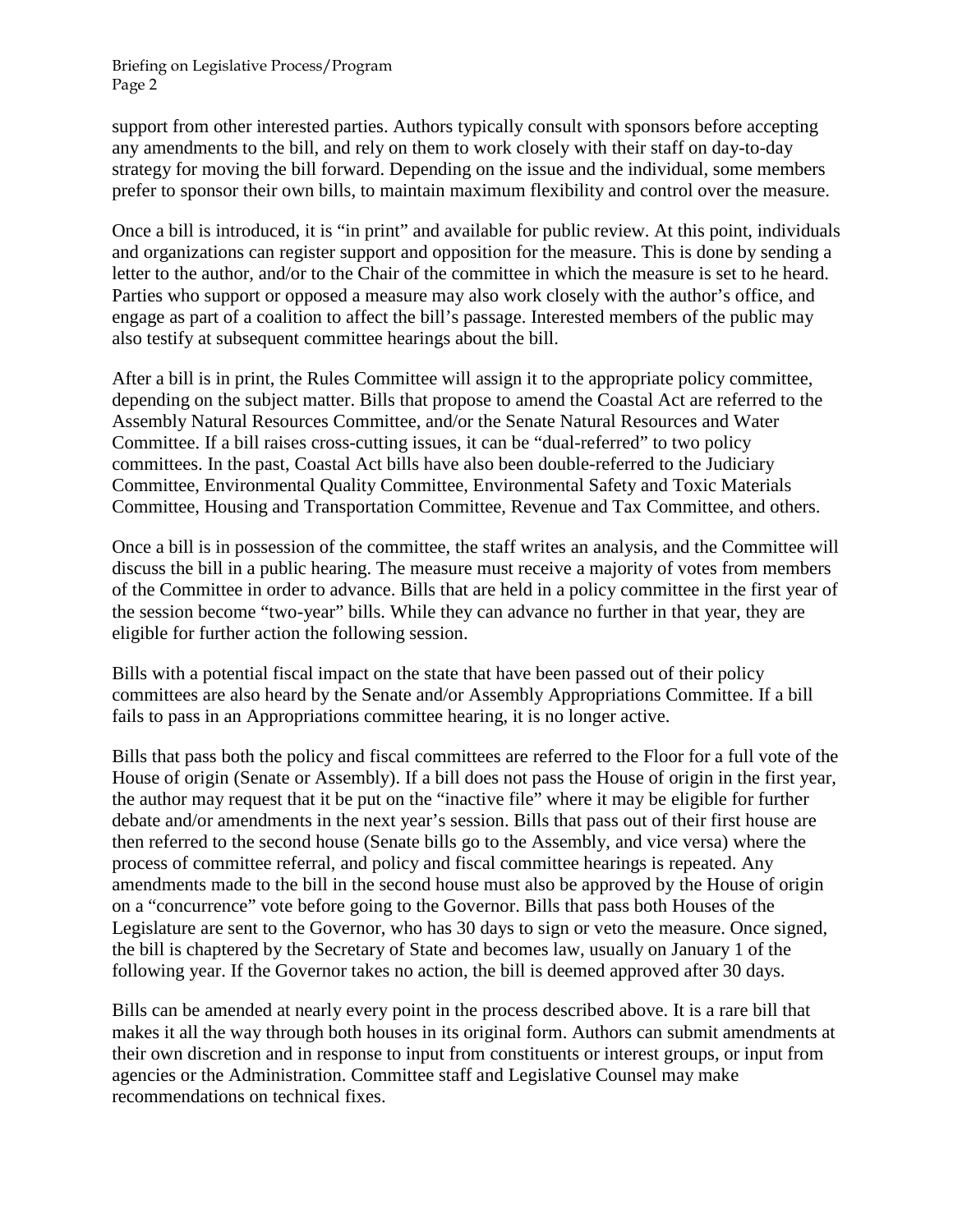<span id="page-3-0"></span>Briefing on Legislative Process/Program Page 3

The Budget bill and associated trailer bills follow a different process and timeline, specific to the budget. [\(Attachment B\)](#page-5-0). The Commission receives regular briefings on the content and status of the Commission's budget during the annual budget session (January-June). For the most recent briefing, see the briefing materials from [March,](http://documents.coastal.ca.gov/reports/2015/3/w6a-3-2015.pdf) 2015

# **II. State Agency Role in Legislative Process**

Every fall, the Administration, through its agency Secretaries, solicits bill ideas from departments, boards and commissions. The request typically outlines the general type of proposals the Administration will consider, such as proposals that increase efficiencies, create cost savings, or conform state and federal laws. Bill proposals are submitted on templates supplied by the administration, which are then reviewed and approved by the Agency, the Department of Finance (if applicable) and the Governor's office. Bill proposals are confidential until/unless approved for public release by the Governor's office. Departments, boards and commissions are not authorized to sponsor bills or take positions on legislation without prior approval from the Administration. If a proposal is approved, the Administration becomes the sponsor of the bill, notifies the department, selects an author, or gives the department a list of approved authors to approach.

# **III. California Coastal Commission Legislative Program**

Given the Commission's balanced appointment structure, apportioned evenly across three different appointing authorities (Governor, Senate Rules, Assembly Speaker), the Coastal Commission has not historically sponsored legislation. However, the Commission does independently support and oppose coastal-related bills. This compromise maintains a respectful balance between the Administration's protocol for state agencies, the Legislature's desire for engagement, and the Commission's role as an independent Commission under the Coastal Act.

In addition to the bill analyses prepared for the Commission and the public, staff regularly prepares and submits bill analyses at the request of the Administration throughout the session. Staff also submits enrolled bill reports (EBRs) to the Governor at the end of session. Commission staff maintains communication with the legislative staff in the Resources Agency and the Governor's office staff, and discusses the policy merits and potential amendments to the Commission's priority bills.

The Commission's interests are effectively expressed in Sacramento through the process of supporting and opposing bills that affect the Coastal Act, the Coastal Program, or coastal resources. This is done by a vote of the Commission at a noticed public hearing, following a presentation and written analysis of the bill. Once the Commission has taken a position on a bill, staff represents that position in Sacramento, and reports back on the bill's progress through the monthly legislative report. Depending on the issue, the Commission's engagement can range from submitting a letter, to providing brief testimony in committees, to more active involvement, as appropriate. The Commission's early engagement in the legislative process has allowed the Commission to play a significant role in the passage of priority bills that have strengthened the program, while helping to prevent damaging proposals that would weaken the Coastal Act or diminish the Commission's authority.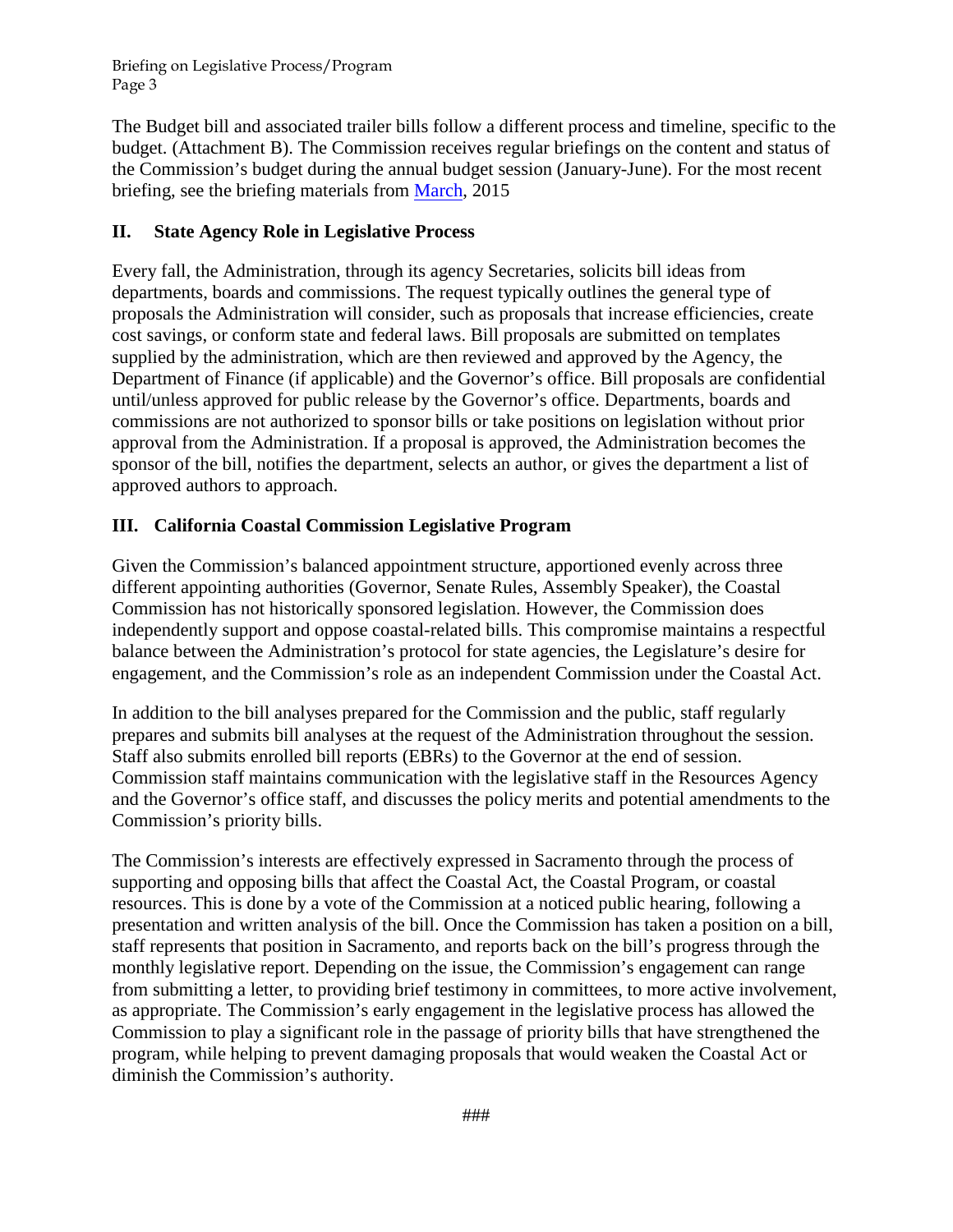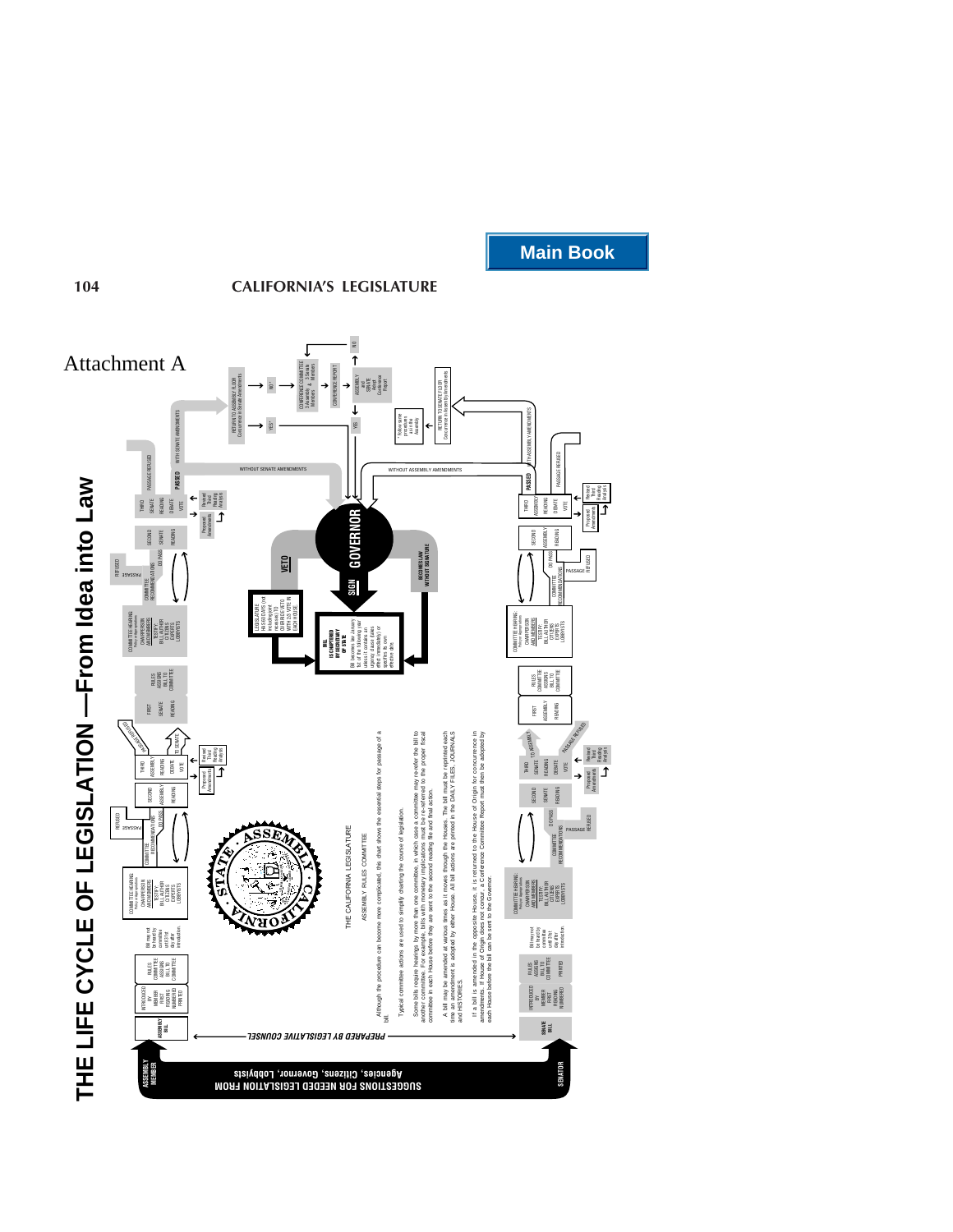<span id="page-5-0"></span>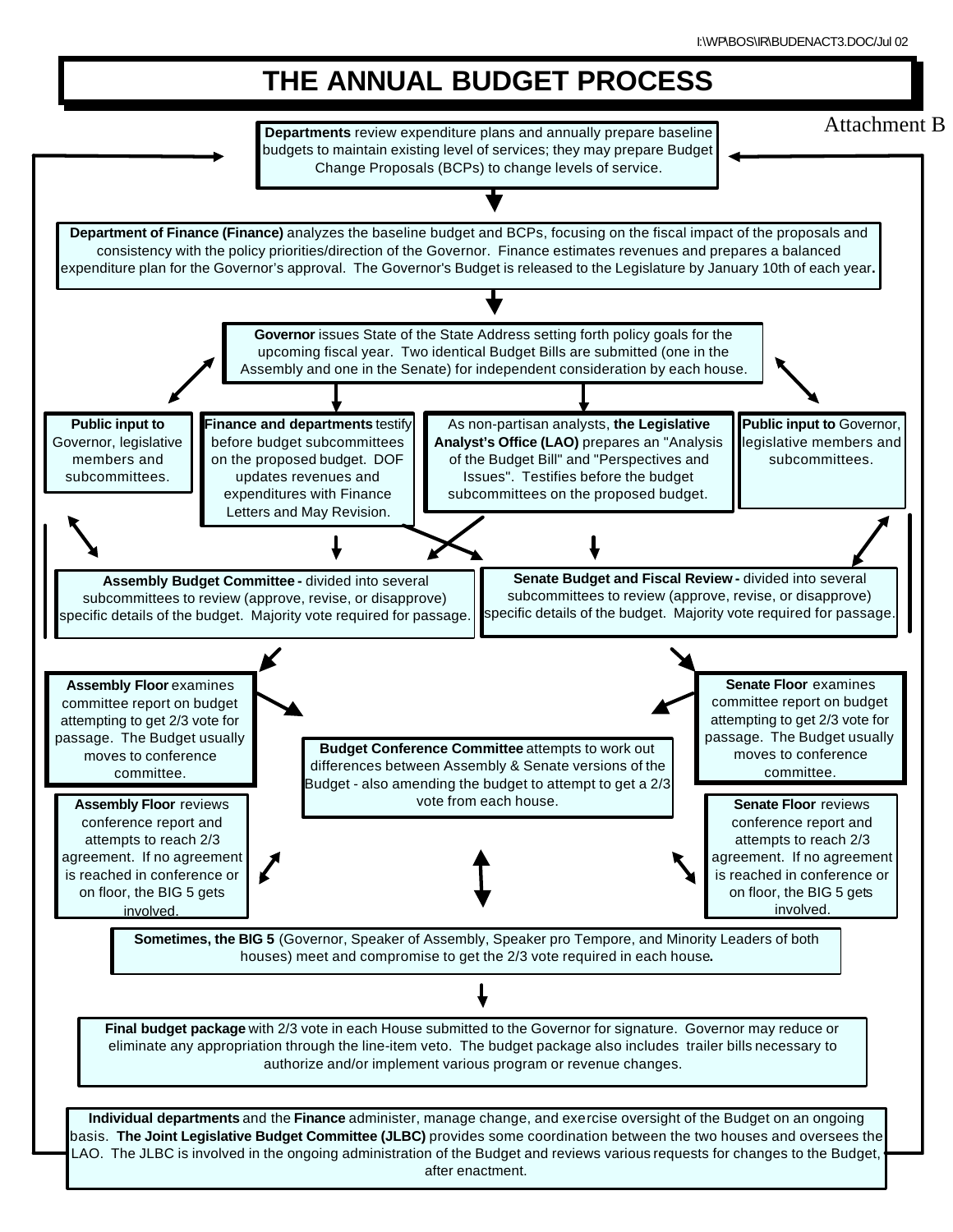# 45 FREMONT, SUITE 2000

<span id="page-6-0"></span>**CALIFORNIA COASTAL COMMISSION**

SAN FRANCISCO, CA 94105- 2219 VOICE (415) 904- 5200 FAX ( 415) 904- 5400 TDD (415) 597-5885



DATE: May 13, 2015

TO: Coastal Commission and Interested Persons

FROM: Charles Lester, Executive Director Sarah Christie, Legislative Director

SUBJECT: LEGISLATIVE REPORT FOR MAY, 2015

CONTENTS: This report provides summaries and status of bills affecting the Coastal Commission and California's Coastal Program, and coastal-related legislation identified by staff.

**Note: Information contained in this report is accurate as of May 1, 2015. Recent amendments are summarized in** *italics***. An asterisk\* denotes a new measure not included in the previous month's report. Changes in the status of some bills may have occurred between the date this report was prepared and the presentation date.**<sup>[1](#page-6-1)</sup> Bill text, votes, committee analyses and current status of any bill may be viewed on the California Senate Homepage at [www.senate.ca.gov](http://www.senate.ca.gov/). This report can also be accessed through the Commission's Homepage at [www.coastal.ca.gov](http://www.coastal.ca.gov/)

2015 Legislative Calendar

| Jan 5<br>Legislature reconvenes |  |
|---------------------------------|--|
|---------------------------------|--|

- Jan 10 Budget Bill must be submitted by Governor
- Jan 30 Last day to send bill requests to Office of Legislative Counsel
- Feb 27 Last day for bills to be introduced
- Mar 26 Spring Recess begins upon adjournment
- Apr 6 Legislature reconvenes from Spring Recess
- May 1 Last day for policy committees to hear and report fiscal bills
- May 15 Last day for policy committees to report non-fiscal bills to the Floor
- 
- May 22 Last day for policy committees to meet prior to June 8<br>May 29 Last day for fiscal committees to hear and report bills t Last day for fiscal committees to hear and report bills to the Floor
- June 1-5 Floor session only

 $\overline{a}$ 

- June 5 Last day to report bills out of house of origin
- June 15 Budget Bill must be passed by midnight
- July 17 Last day for Policy committees to report bills. Summer Recess begins upon adjournment
- Aug 17 Legislature reconvenes from summer recess
- Aug 28 Last day for fiscal committees to meet and report bills to the Floor
- Sep 4 Last day to amend bills on the Floor
- Sep 11 Last day to pass bills. Interim recess begins upon adjournment
- <span id="page-6-1"></span>Oct 11 Last day for Governor to sign or veto bills

<sup>&</sup>lt;sup>1</sup>Terms used in this report relating to bill status: 1) "Held in committee" means bill was not heard in the policy committee prior to deadline. 2. "On Suspense" means a bill has been held in Appropriations due to potential costs to the state. 3) "Failed passage" means a bill was heard by policy committee but failed to get a majority vote. 4) "Inactive file" means the bill is on the Floor, but not scheduled for a vote. 5) "Enrolled" means the Legislature has passed the bill, but the Governor has not yet acted. 6) "Chaptered" means the bill has been signed into law by the Governor, and Chaptered by the Secretary of State.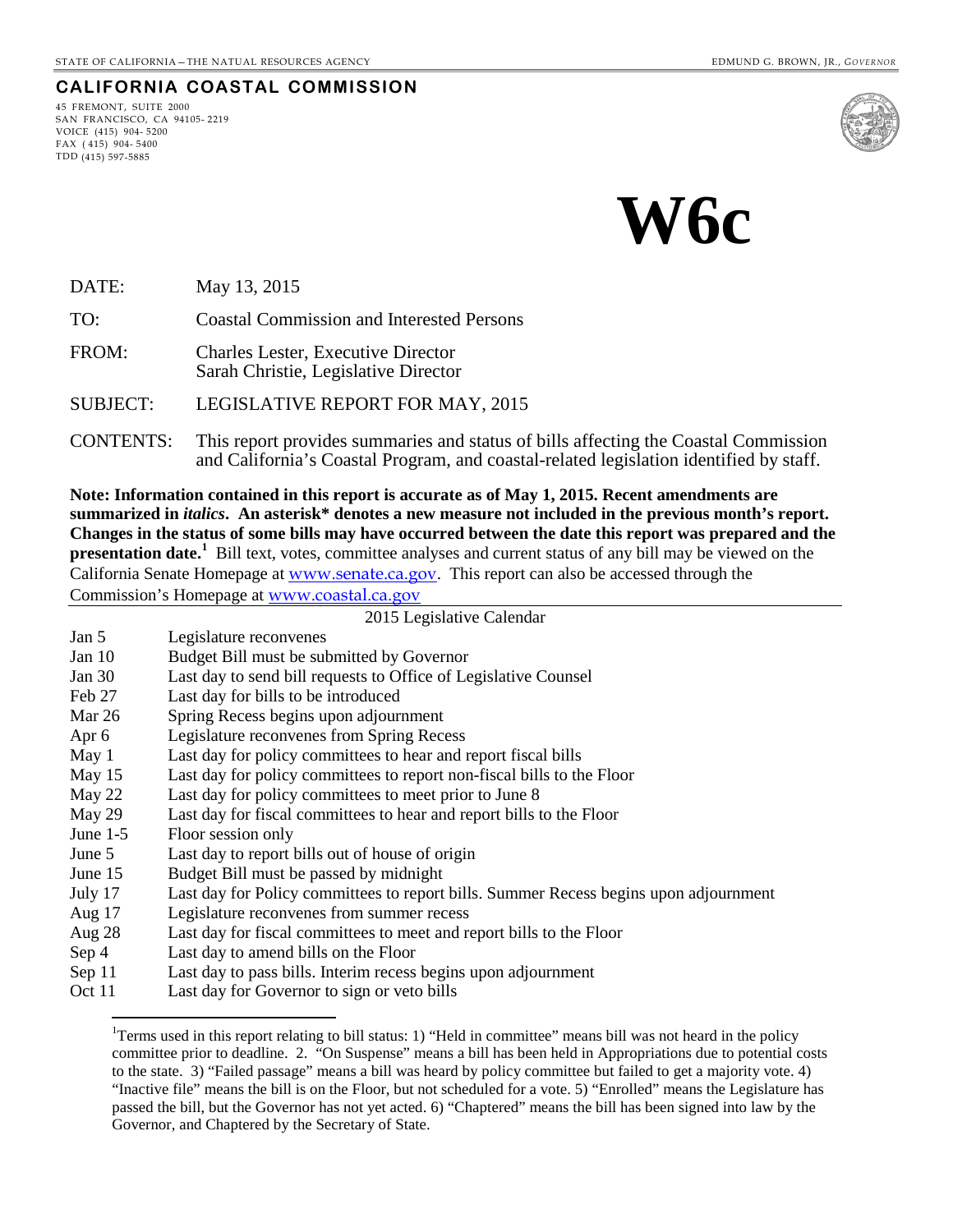# **PRIORITY LEGISLATION**

## **AB 103 (Weber) Budget Act of 2015**

This bill would make appropriations for the support of state government for the 2015-16 fiscal year.

| Introduced    | 01/09/15                         |
|---------------|----------------------------------|
| <b>Status</b> | <b>Assembly Budget Committee</b> |

#### **AB 192 (Allen) Specialized license plates: coastal conservancy awareness**

As amended 4/20, this bill would establish a specialty license plate, depicting a surfer design, to promote Coastal Conservancy Awareness. A portion of funds derived from sales of the plate would be deposited into the Coastal Conservancy Awareness Fund, which would be created by the bill, for specified purposes.

| Introduced    | 01/28/15                                 |
|---------------|------------------------------------------|
| Last Amended  | 04/20/15                                 |
| <b>Status</b> | <b>Assembly Appropriations Committee</b> |

## **AB 300 (Alejo) Safe Water and Wildlife Protection Act of 2015**

This bill would enact the Safe Water and Wildlife Protection Act of 2015, requiring the State Coastal Conservancy to establish and coordinate the Algal Bloom Task Force. The task force would be made up of comprised of a representative of the State Department of Public Health, the Department of Fish and Wildlife, and the State Water Resources Control Board, and other relevant agencies. It would require the task force to review the risks and negative impacts of toxic blooms and microcystin pollution and to submit a summary of its findings and recommendations to the Resources Secretary by January 1, 2017. *Amendments of 03/05 remove the State Water Resources Control Board from the Task Force, add the State Coastal Conservancy and the Department of Food and Agriculture, and require the Task Force to consult with the EPA Secretary.*

| Introduced   | 02/12/15                                         |
|--------------|--------------------------------------------------|
| Last Amended | 04/07/15                                         |
| Status       | Assembly Appropriations Committee, Suspense File |

#### **\*AB 309 (Mathis) Senior research grant**

As amended, this bill would require the Department of Water Resources to create and administer the Edmund G. "Pat" Brown. Sr. Research Grant to provide a 1-year grant of \$145,000 to a UC or CSU research project to expand California's water portfolio. The bill would make a \$145,000 appropriation from the General Fund, and requires a 2/3 vote.

| Introduced    | 02/12/15                                    |
|---------------|---------------------------------------------|
| Last Amended  | 04/23/15                                    |
| <b>Status</b> | <b>Assembly Natural Resources Committee</b> |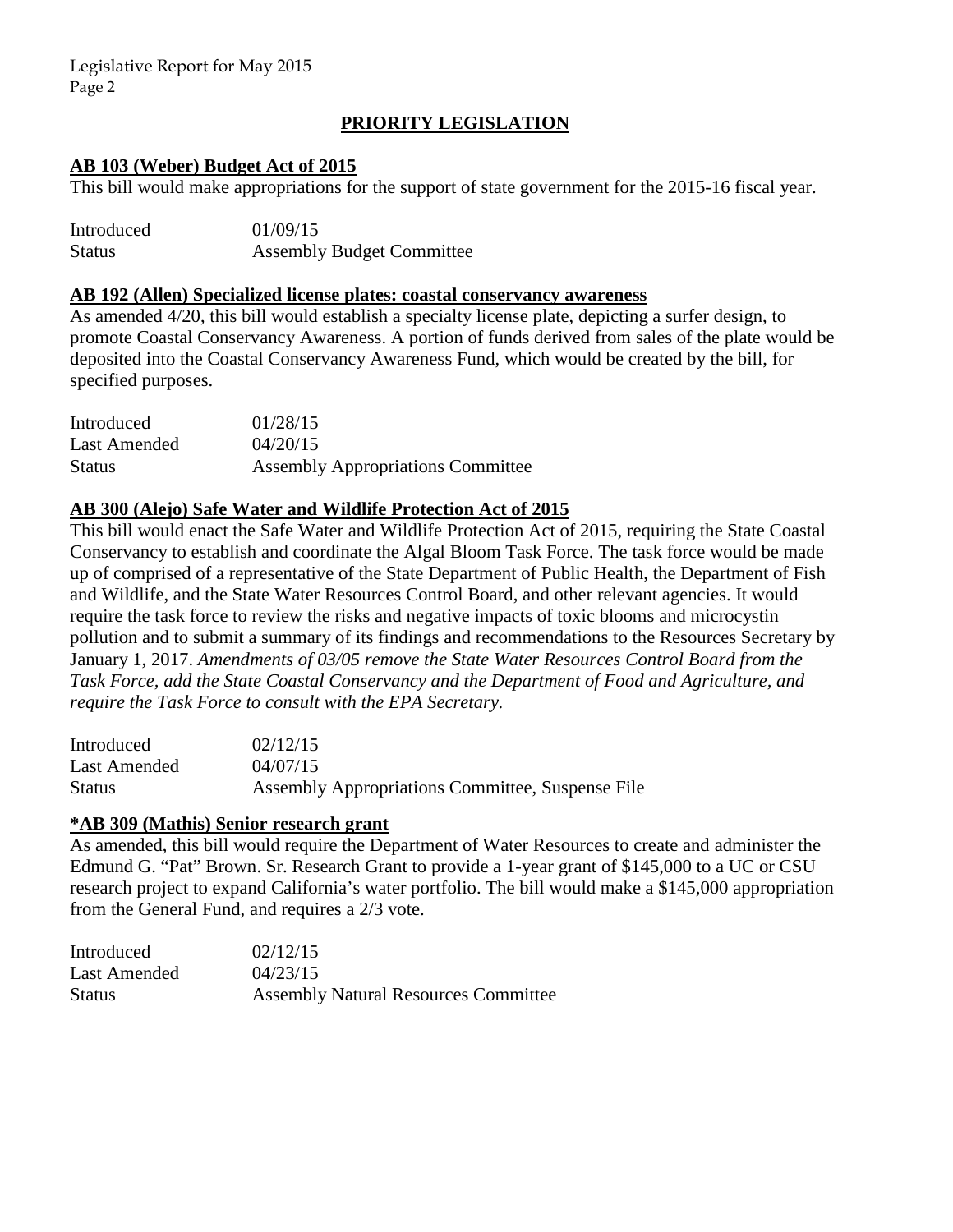# **AB 435 (Chang) Natural Resources Agency: webcast of meetings and workshops**

This bill would require all boards, departments and commissions within the Environmental Protection Agency and the Natural Resources Agency to provide live webcasts of all public meetings in a manner that enables listeners to and viewers to ask questions and provide public comment by phone or electronic communication. The bill would require all agencies to archive the webcasts for later viewing by the public. Amendments of 03/18 make technical changes.

| Introduced    | 02/19/15                                         |
|---------------|--------------------------------------------------|
| Last Amended  | 03/18/15                                         |
| <b>Status</b> | Assembly Appropriations Committee, Suspense File |

# **AB 694 (Rendon) Public Resources Code: California Coastal Commission: fees: low-cost accommodations**

As amended 04/08, this bill creates the Low-cost Accommodations Account within the State Coastal Conservancy Fund, and directs the Conservancy to establish a program, subject to available funding, to administer grants, low-interest loans and easements to private entities for operation and maintenance costs associated with low-cost visitor serving accommodations. The bill also directs the Conservancy to prepare a list of potential low-cost accommodation projects in the coastal zone in consultation with the Coastal Commission and State Parks. The bill directs the Commission to refer to the list when considering mitigation for development that impacts lower-cost accommodations. *Amendments of 04/23 make technical, non-substantive changes.* 

| Introduced   | 02/25/15                                         |
|--------------|--------------------------------------------------|
| Last Amended | 04/23/15                                         |
| Status       | Assembly Appropriations Committee, Suspense File |

# **AB 729 (Atkins) San Diego Unified Port District**

This is a spot bill pertaining to state lands granted and conveyed in trust to the San Diego Unified Port District.

| Introduced    | 02/25/15                        |
|---------------|---------------------------------|
| <b>Status</b> | <b>Assembly Rules Committee</b> |

# **AB 888 (Bloom) Waste management: plastic microbeads**

This bill would prohibit the sale of personal care products containing more than 1 part per million (ppm) by weight of plastic microbeads, as defined, in the state of California after January 1, 2020. *Amendments of 04/22 make clarifications to the definitions of "exfoliant" and "personal care product."* 

| Introduced    | 02/25/15                                                         |
|---------------|------------------------------------------------------------------|
| Last Amended  | 04/22/15                                                         |
|               | <b>Commission Position: Recommend Support, analysis attached</b> |
| <b>Status</b> | <b>Assembly Appropriations Committee</b>                         |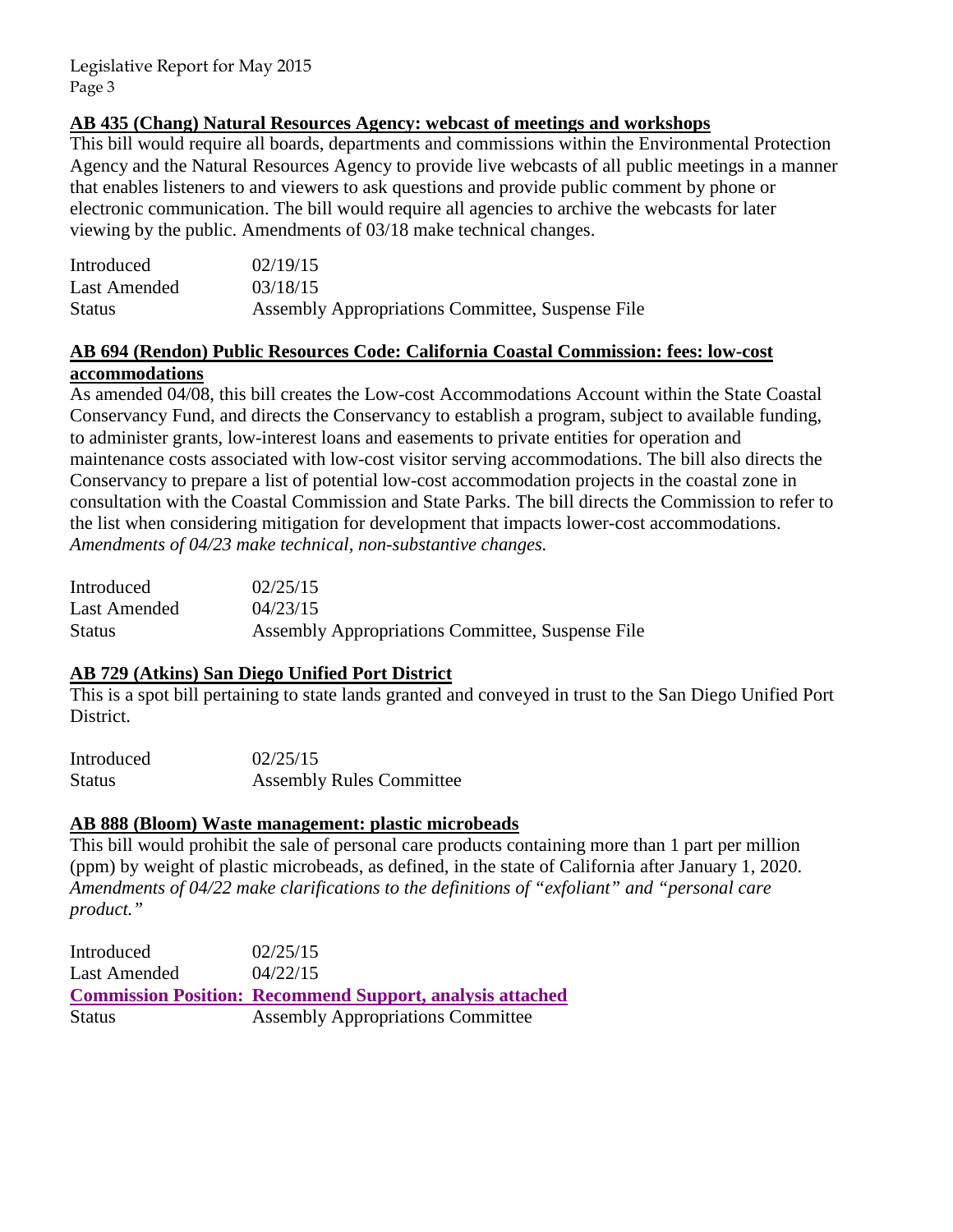# **AB 988 (Stone) Outdoor Environmental Education and Recreation Grants Program**

This bill would require the Department of Parks and Recreation to establish an Outdoor Environmental Education and Recreation Grants Program for the purpose of increasing the ability of underserved and at-risk populations to participate in outdoor recreation and educational experiences by awarding grants to public organizations, nonprofit organizations, or both. The bill would require that all moneys received for the purposes of the program be deposited into the California Youth Outdoor Education Account, which would be created by the bill and would be continuously appropriated. *Amendments of 04/29 specify that any bond funds made available through the program shall be awarded to programs that meet the criteria of the State Urban Parks and Healthy Communities Act. The amendments also authorize the director to develop criteria as necessary to implement the program.* 

| Introduced    | 02/26/15                                 |
|---------------|------------------------------------------|
| Last Amended  | 04/29/15                                 |
| <b>Status</b> | <b>Assembly Appropriations Committee</b> |

# **AB 1268 (Steinorth) Coastal resources: California Environmental Quality Act**

Originally a spot bill making a technical change related to Local Coastal Programs. As amended on 03/26, this bill has a new author and a new subject area. Current law provides a statutory exemption from the California Environmental Quality Act (CEQA) for housing projects, if certain requirements are met. As amended 03/26, this bill would eliminate the requirement that in order to qualify for a CEQA exemption, a housing project must not be located within the boundaries of a state conservancy. Introduced version was a spot bill dealing with local coastal programs.

| Introduced    | 02/27/15                                    |
|---------------|---------------------------------------------|
| Last Amended  | 03/26/15                                    |
| <b>Status</b> | <b>Assembly Natural Resources Committee</b> |

# **AB 1274 (Stone) Public lands: geological or geophysical surveys**

This bill would authorize the State Lands Commission (SLC) to issue permits for geological or geophysical surveys on granted and ungranted tidelands and submerged lands, subject to terms and conditions as specified by the commission to ensure public safety and protection of the environment, and would require the commission to adopt regulations to implement those provisions. The bill would require that the permittee make available to the SLC all logs and records resulting from the operations under the permit. The bill would specify that the SLC shall not require a permit for geophysical surveys required in conjunction for dredging activities on granted tidelands. *Amendments of 4/15would authorize the SLC to promote compliance through specified actions.* 

| Introduced   | 02/27/15                                 |
|--------------|------------------------------------------|
| Last Amended | 04/15/15                                 |
| Status       | <b>Assembly Appropriations Committee</b> |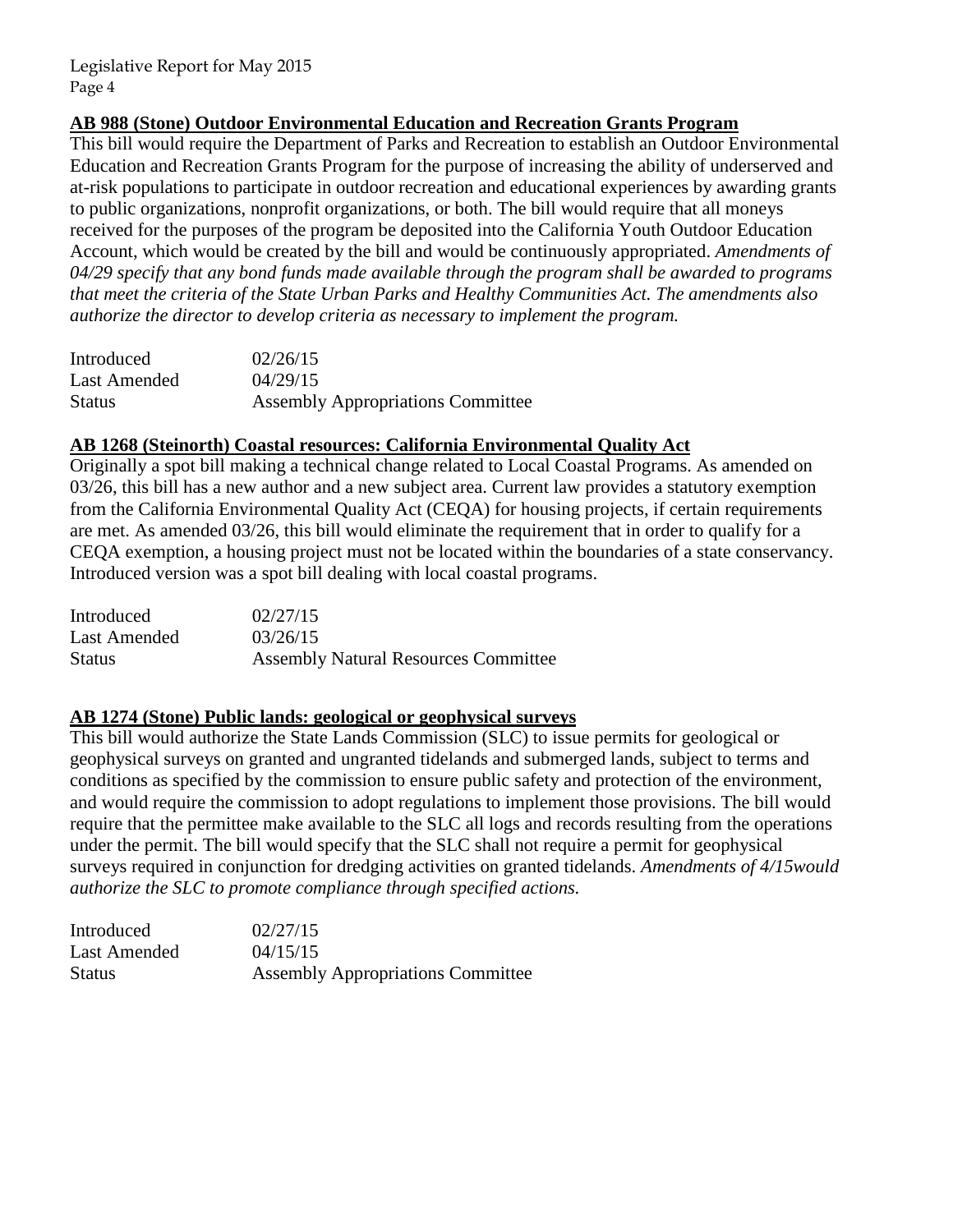# **AB 1312 (O'Donnell) Ballast water management**

This bill would amend the Marine Invasive Species Act to require an owner, operator or agent of a vessel capable of carrying ballast water that has been operating outside the waters of the state, to notify the State Lands Commission (SLC) at least 24 hours prior to arrival in a California port of call. The bill would revise the deadline by which vessel operators may apply to install, and the SLC may approve, an experimental ballast water treatment systems from January 1, 2016 to January 1, 2020. The bill would make other technical changes to the Act and delete an obsolete reporting requirement. *Amendments of 04/15 make changes related to various other time frames.*

| Introduced          | 02/27/15              |
|---------------------|-----------------------|
| <b>Last Amended</b> | 04/15/15              |
| <b>Status</b>       | <b>Assembly Floor</b> |

# **\*AB 1500 (Mainschein) California Environmental Quality Act: priority housing projects: exempt**

This bill would exempt affordable housing projects, as defined, from the requirements of CEQA. Introduced 02/27/15 Last Amended  $04/16/15$ Status Assembly Natural Resources Committee

# **ACR 18 (Gordon) Parks Make Life Better! Month**

This measure would recognize the importance of access to local parks, trails, open space, and facilities for the health and development of all Californians and would declare the month of July 2015 as "Parks Make Life Better!" Month.

| Introduced    | 02/04/15                               |
|---------------|----------------------------------------|
| <b>Status</b> | From Committee. Assembly Third Reading |
| <b>Status</b> | Assembly Floor                         |

# **SB 17 (Monning) Sea Otter Fund**

This bill would extend the authorization of the California Sea Otter fund to remain on the state tax forms to January 1, 2021.

| Introduced    | 12/01/14    |
|---------------|-------------|
| <b>Status</b> | In Assembly |

# **SB 69 (Leno) Budget Act of 2015**

This bill would make appropriations for the support of state government for the 2015-16 fiscal year.

| Introduced | 01/09/15                       |
|------------|--------------------------------|
| Status     | <b>Senate Budget Committee</b> |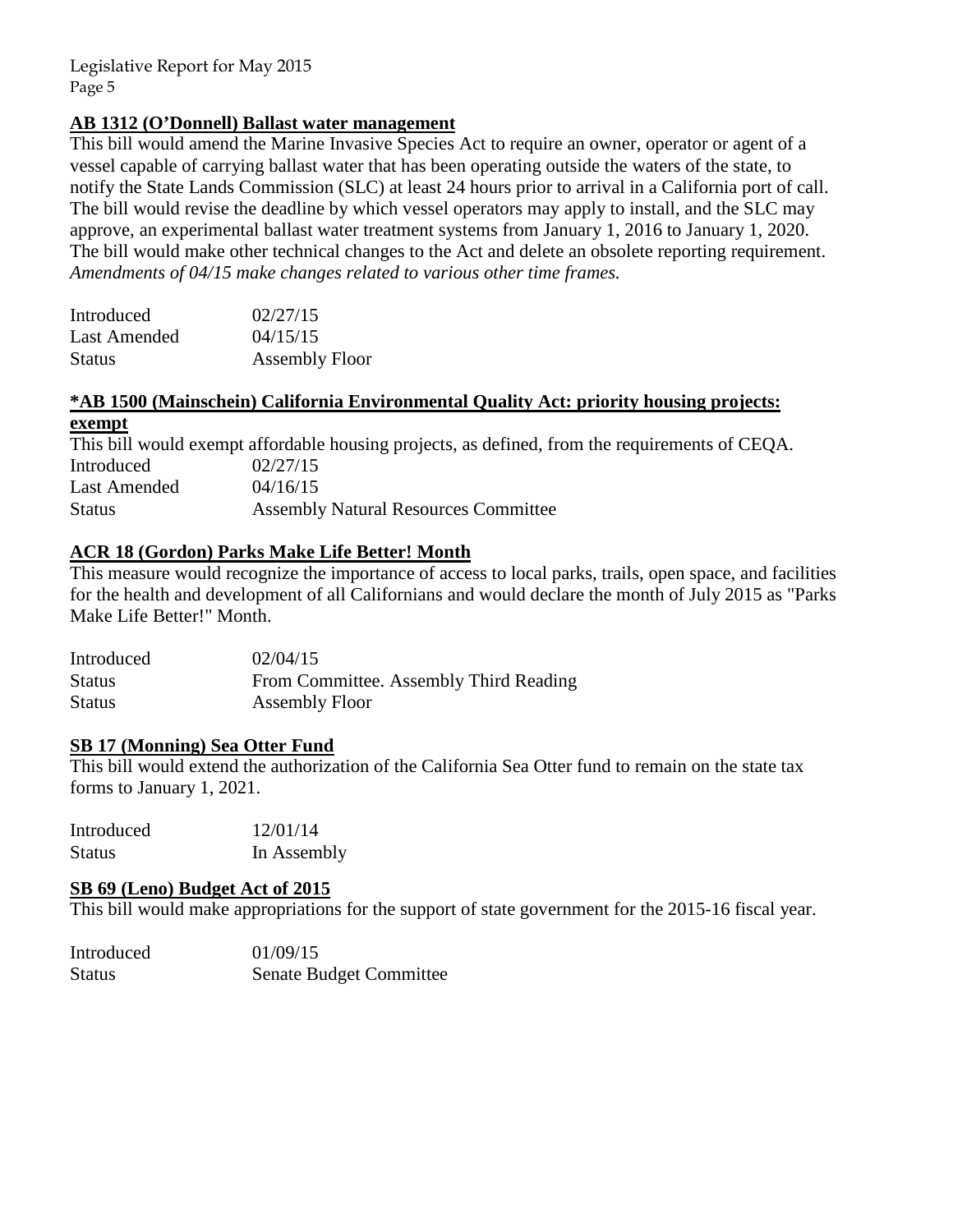**SB 141 (McGuire) Humboldt Bay Harbor, Recreation, and Conservation District Act: land use** 

This bill corrects an ambiguity in existing law (granting statutes), clarifying that the Humboldt Bay Harbor, Recreation, and Conservation District has the authority to sell or transfer non-granted lands purchased with revenues generated from its granted trust lands.

| Introduced    | 01/26/15                               |
|---------------|----------------------------------------|
| <b>Status</b> | <b>Senate Appropriations Committee</b> |

# **SB 233 (Hertzberg) Marine resources and preservation**

This bill would amend the California Marine Resources Legacy Act in the Fish and Game Code, related to artificial reef conversion of offshore oil and gas facilities. The bill designates the Department of Fish and Wildlife as the lead agency for environmental review an under CEQA for an application to partially remove an offshore structure. The bill requires the Department to determine the cost savings of partial removal compared with full removal, as well as make the determination of whether partial removal provides a net environmental benefit. The bill includes consideration of greenhouse gas emissions as part of the analysis of net environmental benefit. The bill makes changes to the application process, and changes to the timing of the distribution of funds. *Amendments of 04/21 designate the State Lands Commission as the lead agency under CEQA, requires the applicant to provide sufficient funds for all agencies to perform the responsibilities proscribed by the bill, reinstates existing notice requirements, and gives the Ocean Protection Council the responsibility of determining the appropriate weight to be given to adverse impacts to the marine environment versus greenhouse gas emissions. The amended version leaves blank the time frames for application submittal to achieve various levels of state subsidies for partial decommissioning.* 

| Introduced    | 02/13/15                               |
|---------------|----------------------------------------|
| Last Amended  | 04/21/15                               |
| <b>Status</b> | <b>Senate Appropriations Committee</b> |

# **SB 246 (Wiekowski) Climate Action Team**

This bill would codify the Climate Action Team (CAT), as originally created by Executive Order, under the direction of the Secretary for Environmental Protection and consisting of Cabinet Secretaries and representatives from specified state agencies, that would be responsible for coordinating the state's climate policy to achieve the state's climate change goals. The bill would authorize the Climate Action Team to form multiagency staff working groups to provide technical support and research. *Amendments of 04/13 require the CAT, working with the Governor's Office of Planning and Research, to update the California Adaptation Planning Guide every 5 years.*

| Introduced    | 02/18/15                               |
|---------------|----------------------------------------|
| Last Amended  | 04/13/15                               |
| <b>Status</b> | <b>Environmental Quality Committee</b> |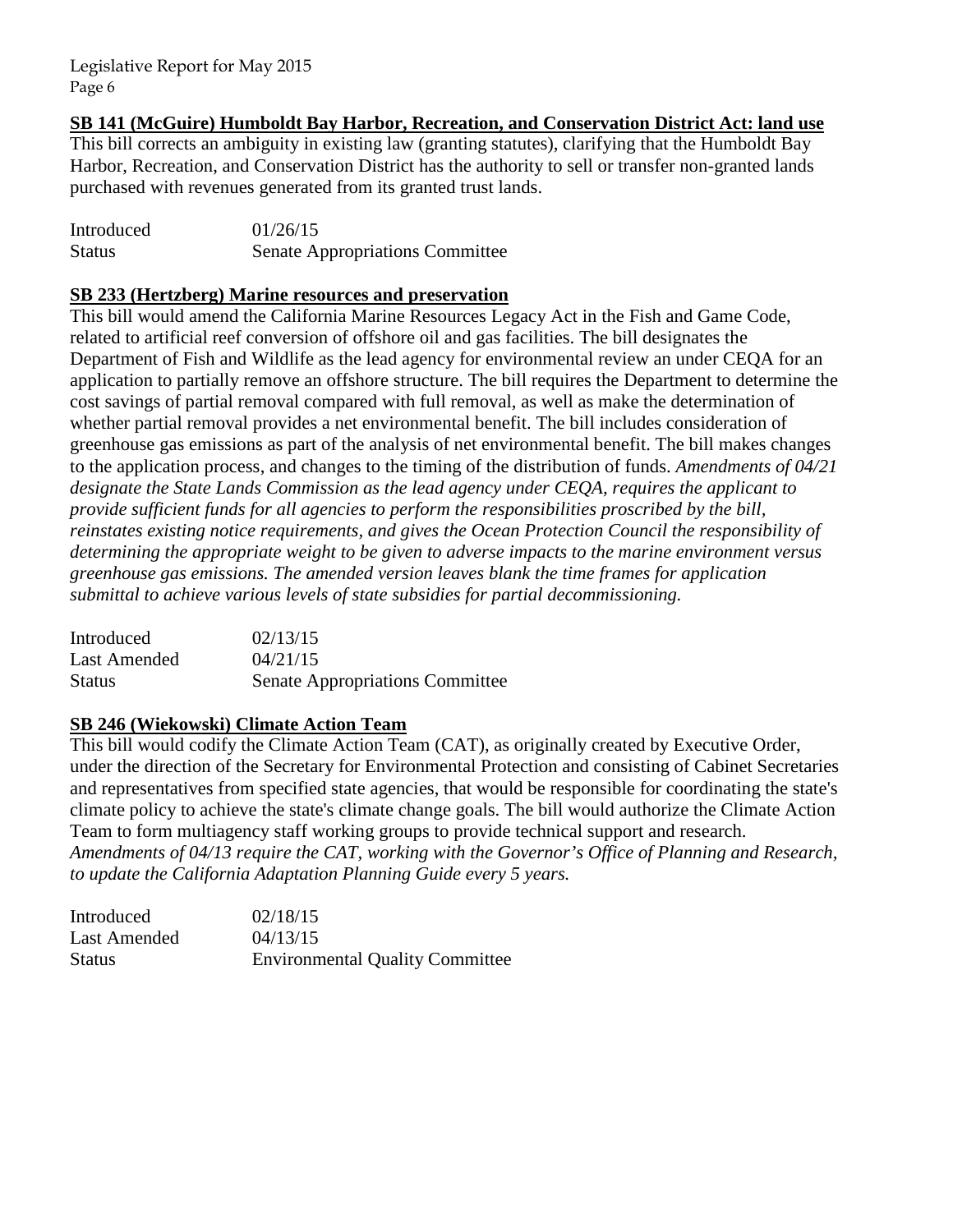# **SB 317 (De Leon) The Safe Neighborhood Parks, Rivers, and Coastal Protection Bond Act**

This bill would enact the Safe Neighborhood Parks, Rivers, and Coastal Protection Bond Act of 2016, which, if adopted by the voters at the November 8, 2016, statewide general election, would authorize the issuance of bonds in an unspecified amount pursuant to the State General Obligation Bond Law to finance a safe neighborhood parks, rivers, and coastal protection program. The bill would authorize a total bond issuance amount of \$2,450,000,000. Of that amount, \$350,000,000 would be specified for coast and ocean protection, and \$370,000,000 for rivers, lakes and streams. *Amendments of 04/23 add an urgency clause.* 

| Introduced    | 02/23/15                                  |
|---------------|-------------------------------------------|
| Last Amended  | 04/23/15                                  |
| <b>Status</b> | <b>Senate Natural Resources Committee</b> |

# **SB 379 (Jackson) Land use: general plan: safety element**

This bill would require cities and counties, when undertaking the next revision or mandatory update of their General Plan Housing Element on or after January 1, 2017, to also review and update the General Plan Safety Element to address climate adaptation and resiliency strategies. *Amendments of 04/07 specify that the update include goals, policies, and objectives based on a vulnerability assessment identifying the risks posed to the jurisdiction by climate change, based on specified state and federal information sources.* 

| Introduced    | 02/24/15                                      |
|---------------|-----------------------------------------------|
| Last Amended  | 04/07/15                                      |
| <b>Status</b> | <b>Senate Environmental Quality Committee</b> |

# **\*SB 657 (Monning) Diablo Canyon Units 1 and 2: independent peer review panel**

As Amended 04/21, this bill would require the Public Utilities Commission to convene an independent review panel to review seismic studies and surveys of the Diablo Canyon Units 1 and 2, including the surrounding area and spent fuel storage areas. This bill has an urgency clause, and if chaptered, would take effect immediately.

| Introduced   | 02/27/15                                                        |
|--------------|-----------------------------------------------------------------|
| Last Amended | 04/21/15                                                        |
|              | <b>Commission Position Recommend Support, analysis attached</b> |
|              |                                                                 |

# **SB 718 (Leno) Hazardous Materials Response and Restoration Sub-account**

As Amended 04/07, this bill would authorize the OSPR Administrator to loan up to \$500,000 annually from the Oil Spill Response Trust Fund to the Hazardous Materials Response and Restoration Subaccount for the purpose of reimbursing wildlife rescue and rehabilitation organizations for costs incurred from wildlife rescue activities associated with "non-oil material" spill events. *Amendments of 04/07 make technical, non-substantive changes.* 

| Introduced    | 02/27/15                                     |
|---------------|----------------------------------------------|
| Last Amended  | 04/07/15                                     |
| <b>Status</b> | Senate Natural Resources and Water Committee |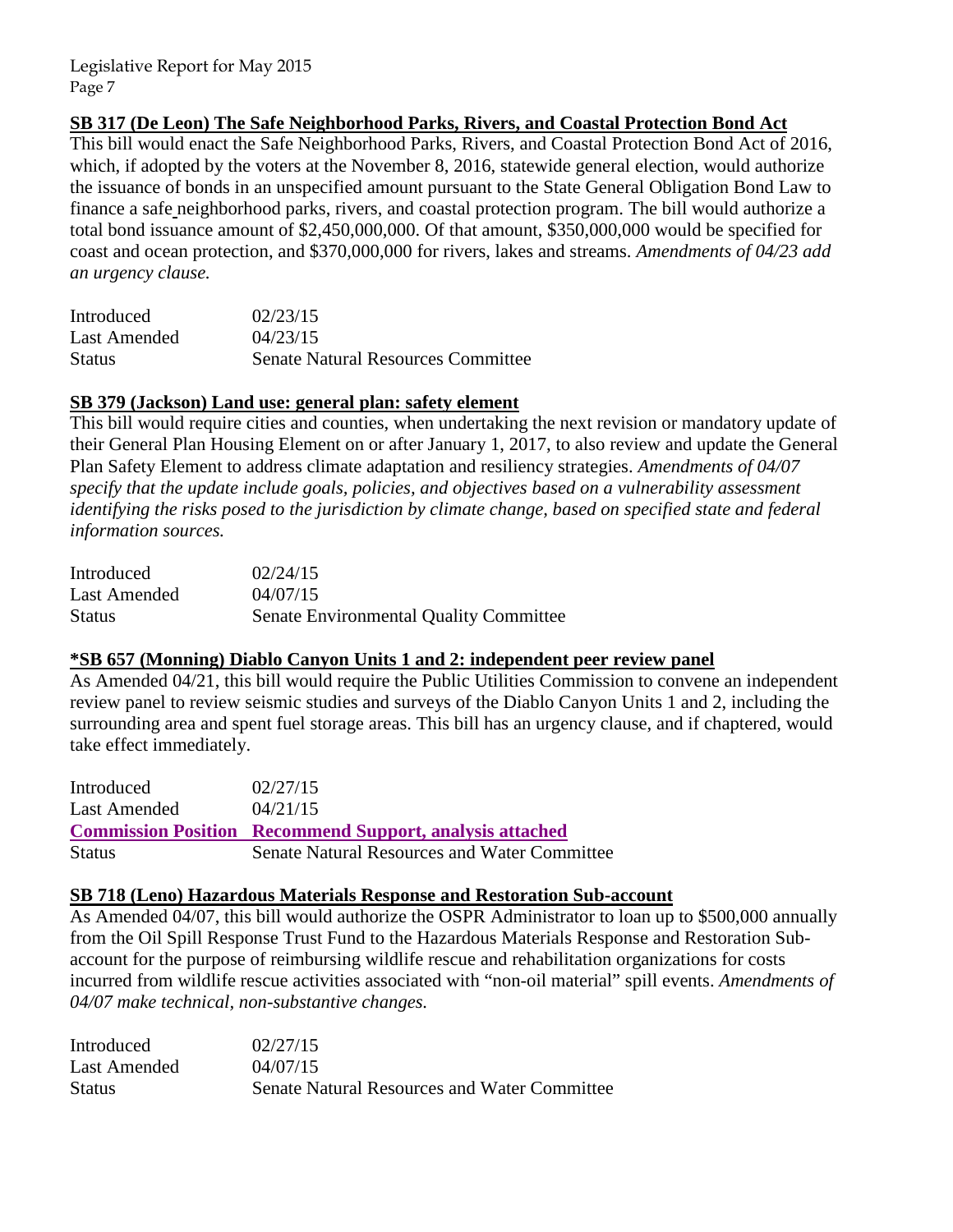# **SB 788 (McGuire) California Coastal Protection Act of 2015**

This bill would repeal Section 6422 of the Coastal Sanctuary Act, which currently authorizes the State Lands Commission (SLC) to enter into a lease for the extraction of oil or gas from state-owned tide and submerged lands in a California Coastal Sanctuary if SLC determines that the oil or gas deposits are being drained by producing wells on adjacent federal lands, and the lease is in the best interest of the state. The effect of this would be to prohibit any on or offshore drilling into oil reserves known as Tranquillon Ridge offshore Santa Barbara County. This bill is a reintroduction of SB 1096 (Jackson) from the previous legislative session.

| Introduced    | 02/27/15                               |
|---------------|----------------------------------------|
| <b>Status</b> | <b>Senate Appropriations Committee</b> |

# **SB 790 (Allen) State Coastal Conservancy: state policy**

This is a spot bill relating to findings and declarations in the State Coastal Conservancy Act.

| Introduced    | 02/27/15                      |
|---------------|-------------------------------|
| <b>Status</b> | <b>Senate Rules Committee</b> |

# **SB 798 Committee on Natural Resources and Water**

This is a Committee-sponsored code maintenance bill. In relevant part to the Commission, the bill would amend Public Resources Code Section 30315(a) relating to meeting frequency, and repeal Section 30310.5 relating to public member appointments. The practical effect of this would be that the Commission would have the flexibility to schedule 10, 11 or 12 meetings per year, and the doctrine of incompatible offices would apply to public member appointments.

| Introduced    | 04/09/15                                            |
|---------------|-----------------------------------------------------|
| <b>Status</b> | <b>Senate Natural Resources and Water Committee</b> |

# **SJR 3 (McGuire) Smith River Watershed Protection Act**

This measure would urge the President of the United States and Congress to permanently safeguard the North Fork of the Smith River watershed in Oregon from any mining activities that would have the potential impacts on water supplies, economies, or the environment in California's portion of the Smith River watershed in Del Norte County. Amendments of 03/17 make technical, non-substantive changes. *Amendments of 04/06 add various co-authors.*

| Introduced    | 01/21/15    |
|---------------|-------------|
| Last Amended  | 04/06/15    |
| <b>Status</b> | In Assembly |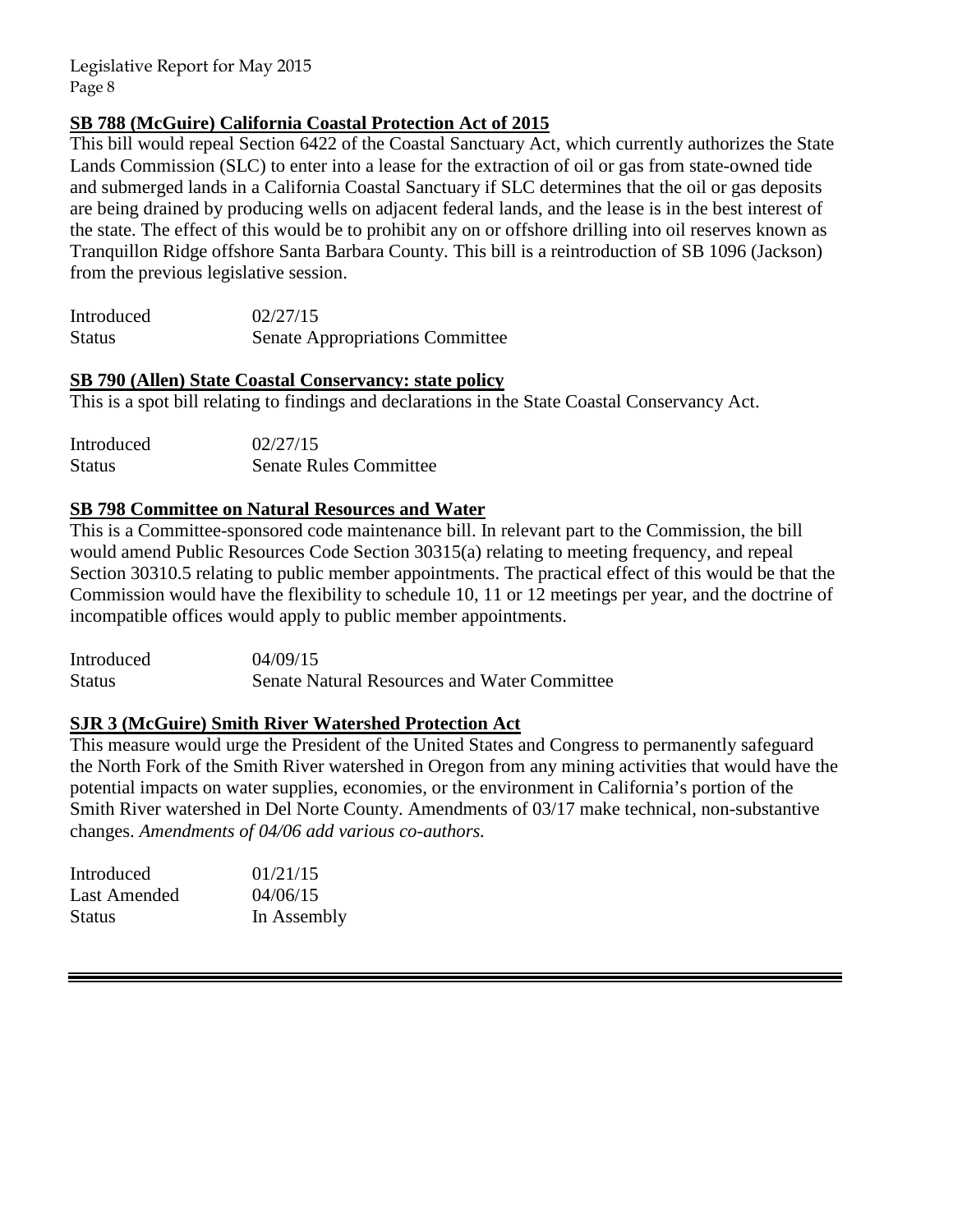## **CALIFORNIA COASTAL COMMISSION**

45 FREMONT, SUITE 2000 SAN FRANCISCO, CA 94105- 2219 VOICE (415) 904- 5200 FAX ( 415) 904- 5400 TDD (415) 597-5885



# **BILL ANALYSIS AB 888 (Bloom)**

As Amended, April 22, 2015

### <span id="page-14-0"></span>**SUMMARY**

AB 888 would prohibit the sale of personal care products in California that contain plastic microbeads on and after January 1, 2020. This is a reintroduction of AB 1699 (Bloom) from 2014.

#### **PURPOSE OF THE BILL**

The purpose of this bill is to eliminate plastic microbeads from the aquatic and marine environment.

#### **RECOMMENDED MOTION:**

I move the Commission support Assembly Bill 888.

#### **EXISTING LAW**

The Porter Cologne Act, the State Water Resources Control Board (SWRCB) and the Regional Water Quality Control Boards (RWQCB) regulate discharges of pollutants in storm water and urban runoff, pursuant to the National Pollution Discharge Elimination System (NPDES).

The Coastal Act requires the Coastal Commission, and local governments through certified Local Coastal Programs, to protect the biological productivity of coastal waters marine waters pursuant to PRC Sections 30230, 30231 and 30232.

The SWRCB and the Coastal Commission implement California's Nonpoint Source Pollution Control Program, jointly approved by both agencies and certified by the U.S. Environmental Protection Agency and the National Oceanographic and Atmospheric Administration pursuant to the Clean Water Act and Section 6217 of the Coastal Zone Management Act. The Plan for California's Nonpoint Source Pollution Control Program (NPS Program Plan) provides a single unified, coordinated statewide approach to dealing with NPS pollution.

#### **BACKGROUND**

Coastal Act Section 30232 requires that:

Marine resources shall be maintained, enhanced, and where feasible, restored. Special protection shall be given to areas and species of special biological or economic significance. Uses of the marine environment shall be carried out in a manner that will sustain the biological productivity of coastal waters and that will maintain healthy populations of all species of marine organisms adequate for long-term commercial, recreational, scientific, and educational purposes.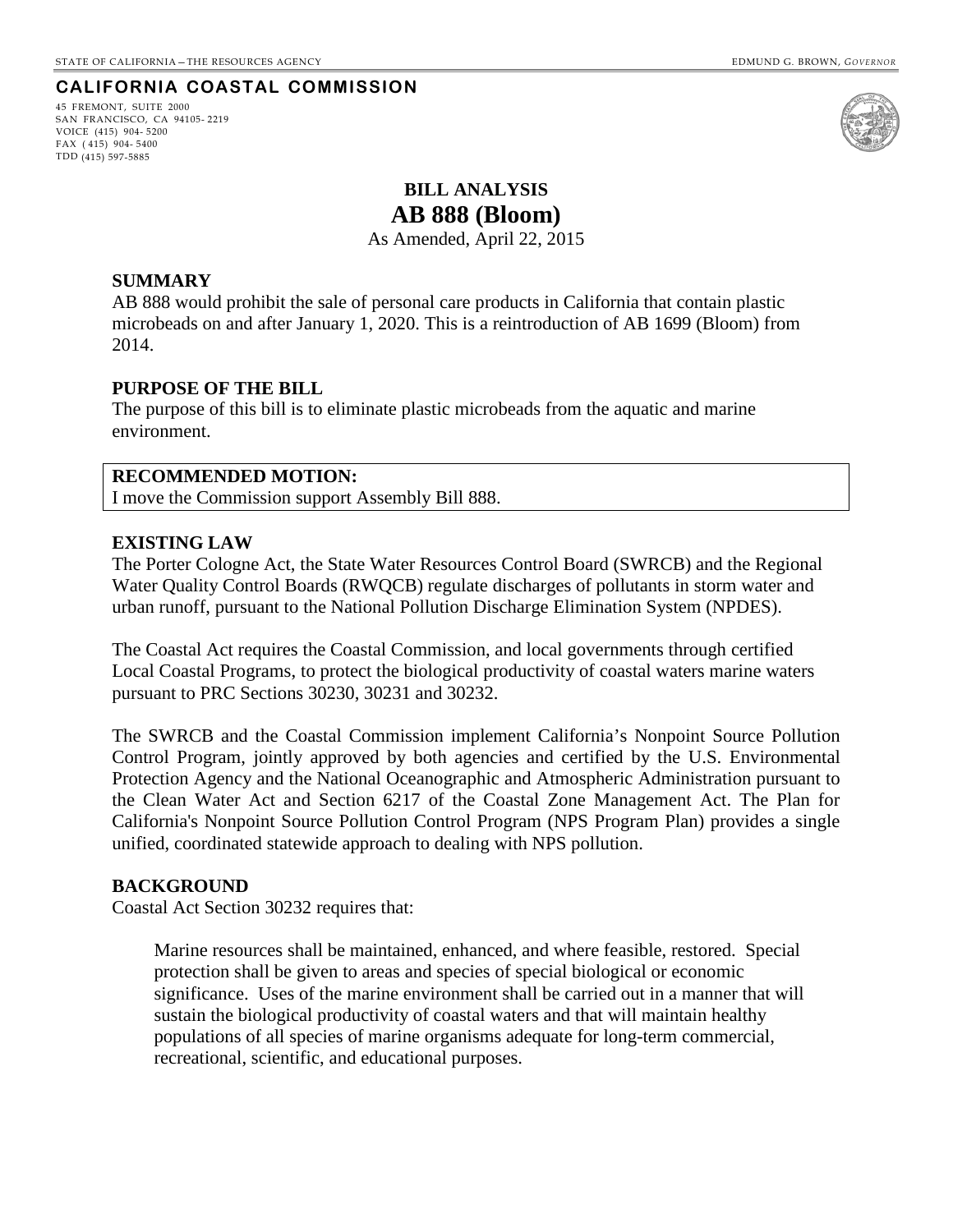The Coastal Commission has sought to fulfill this directive through regulatory actions, LCP certifications, and sponsorship of large volunteer efforts to clean the California Coast and its adjoining waterways. In 2000, California was the first state in the Country to adopt a Statewide Nonpoint Source Pollution Control Program jointly approved by both the Coastal Commission and the SWRCB. The Plan for California's Nonpoint Source Pollution Control Program (NPS Program Plan) provides a single unified, coordinated statewide approach to address NPS pollution. A total of 28 state agencies are working collaboratively through the Interagency Coordinating Committee to implement the NPS Program Plan, with the goal of protecting and restoring water quality in California's waterways.

The Coastal Commission, through its Public Education Program, California Coastal Cleanup Day, and the Adopt-A-Beach Program, has been educating the public about the dangers of marine debris for three decades. Coastal Cleanup Day is now the state's largest volunteer event.

In 2007, the OPC adopted a resolution on "reducing and preventing marine debris." A year later, OPC released the Implementation Strategy through the Resolution to Reduce and Prevent Ocean Litter, which established four broad objectives to reduce marine debris: 1) Reduce single-use packaging and promote sustainable alternatives; 2) Prevent and control litter and plastic debris; 3) Clean up and remove ocean litter; and, 4) Coordinate with other jurisdictions in the Pacific region.

# **ANALYSIS**

Of the many types of litter that end up in the ocean, plastic products have some of the most serious impacts on marine life. Because plastic is non-biodegradable and buoyant, and many of the chemicals used to create different forms of plastic are inherently toxic, it is particularly harmful to marine wildlife. Plastic breaks down into smaller plastic pieces, remains in the environment, and accumulates in and travels through waterways until finally reaching the ocean. Birds, fish, and mammals often mistake plastic for food. Plastic consumed by marine life either passes through the digestive tract intact, if it is small enough, or remains in the animal, blocking the intestinal tract, causing death. Wildlife that ingests plastic can completely fill their stomachs with non-digestible plastics and die of starvation or impaction. A 2012 study by the Convention on Biological Diversity found that 663 marine species have been impacted by marine plastic litter through entanglement and ingestion—a two-thirds increase in species from a similar study in 1998. Last month, scientists at the ARC Centre of Excellence for Coral Reef Studies at James Cook University found that corals are also ingesting small plastic particles, which remain in their small stomach cavities and impede their ability to consume and digest normal food. Plastics not only contain toxic chemical compounds that leach into the marine environment, they also adsorb other toxic chemicals, such as PCBs and PBTs, that exist in the marine environment. A 2012 study by Richard Engler (USEPA) found that, through ingestion, "plastic debris appears to act as a vector transferring PBTs from the water to the food web, increasing risk throughout the marine food web, including humans."

According to Eriksen et al. (2014), there is approximately 96,400 metric tons of floating plastic in the Northern Pacific Ocean. A study by the Algalita Marine Research Foundation found an average of more than 300,000 plastic pieces per square mile of the Gyre and that the mass of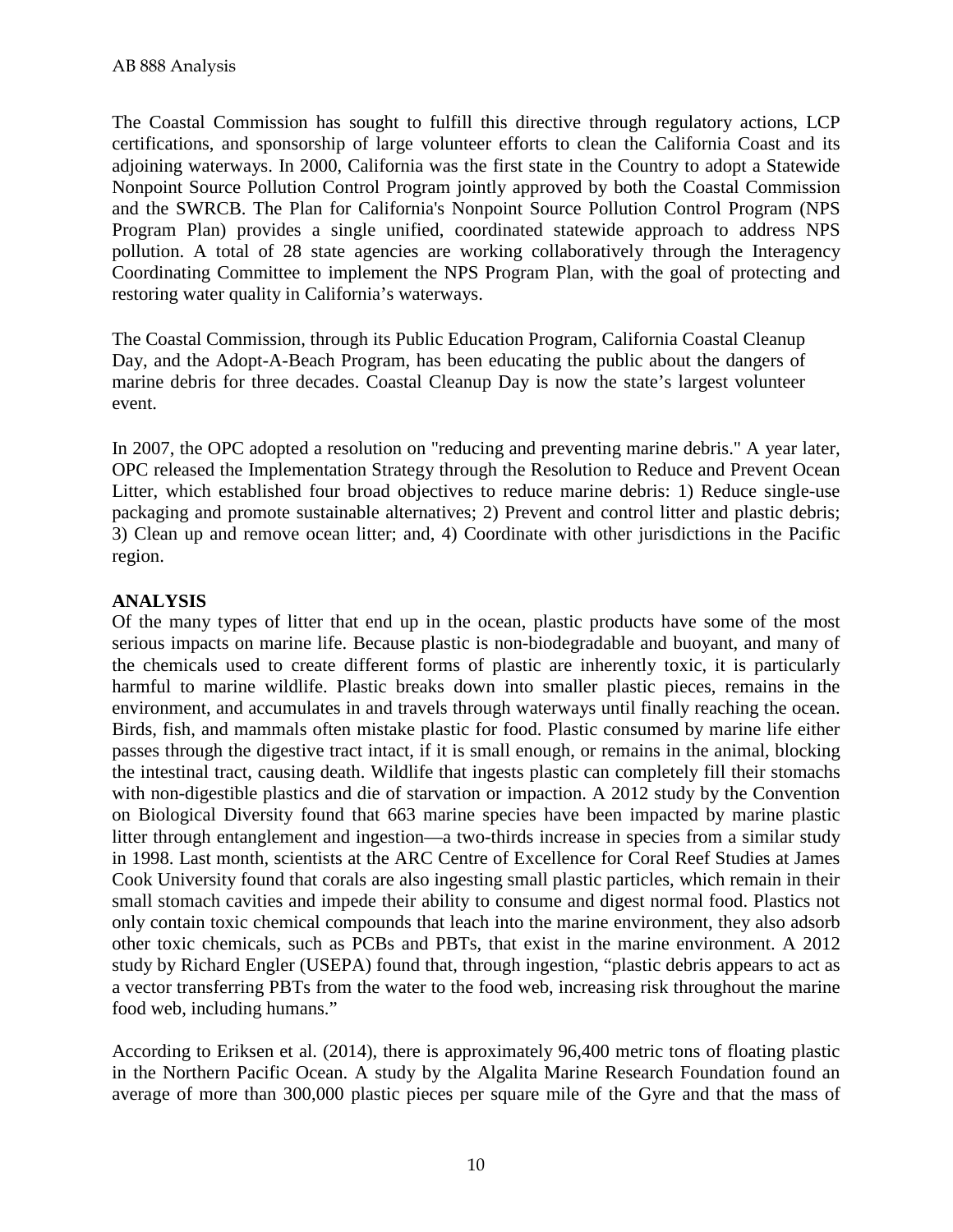plastic was six times greater than zooplankton floating on the water's surface. Additionally, a recent study by Jambeck et al. (2015) concluded that an average of 8.4 million metric tons of plastic enters the world's oceans each year.

Microplastic beads are extremely small, non-biodegradable plastic particles found in many consumer products such as abrasives and exfoliants (soaps, facial scrubs, etc.). Some products contain over 350,000 microbeads in a single tube. Because of their small size, they are directly washed down the drain and escape capture by water treatment facilities. Recent studies have shown microbeads to be a pervasive marine pollutant, and have been found in alarming quantities in urban rivers, the Great Lakes and the Pacific Ocean. Research has also shown that these beads absorb toxins and are being ingested by marine life. In addition to the physical impacts of plastic pollution, toxic chemicals present in the ocean from contaminated runoff, oil and chemical spills, and historic pollution can bind to plastic particles where they enter and accumulate in the food chain.

Currently there is no law prohibiting the use of microbeads in consumer products. While some larger corporations have pledged to phase microbeads out of their products and replace them with natural alternatives, the proposed phase-out dates are neither consistent nor comprehensive. AB 888 would prohibit the sale in California of personal care products that contain plastic microbeads after January 1, 2020.

Prohibiting plastic microbeads from personal care products in California would reduce the volume of this material in the marine environment. Because of the size of the California consumer market, it is likely that manufacturers would transition away from plastic microbeads across their product lines to maintain access to California consumers. Biodegradable alternatives to plastic microbeads, including ground apricot shells and cocoa beans, are already widely used by some product manufacturers. Thus, if California were to adopt this new standard for personal care products, it is possible that the practical effect would be to remove plastic microbeads from these products all together. This would have a direct benefit to the marine and aquatic environment, by avoiding the consequences of microbeads entering the food chain.

This bill would reduce or prevent the discharge of plastic pollutants into state waters. Supporting AB 888 would be consistent with the statutory mandates of the Coastal Act and the Coastal Nonpoint Pollution Control Plan, as well as the Commission's ongoing programmatic efforts to improve the biological productivity of marine waters.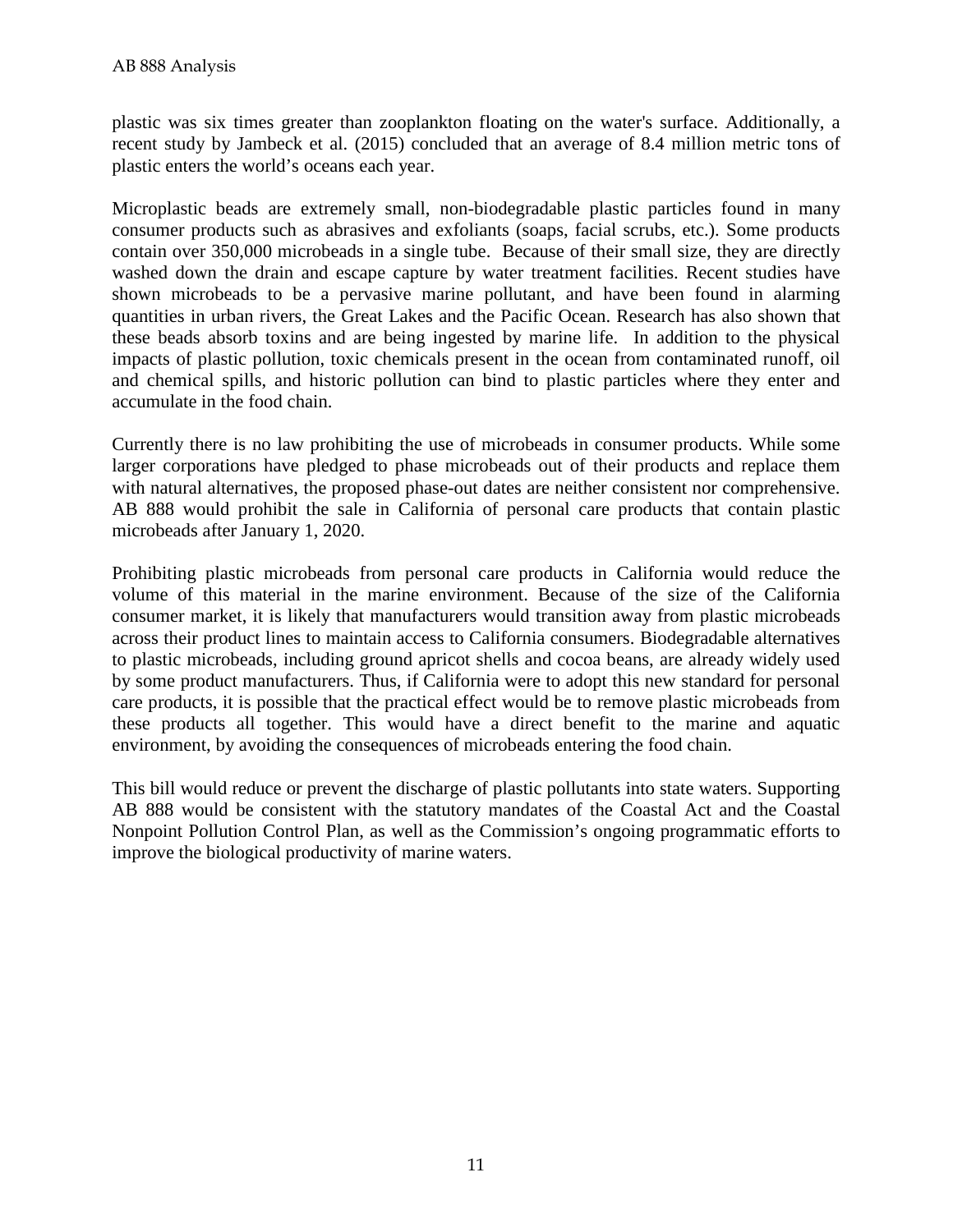# **SUPPORT**

5 Gyres Institute,7th Generation Advisors, Azul, Breast Cancer Fund, California Association of Sanitation Agencies (Sponsor), California Coastkeeper Alliance, California League of Conservation Voters, Californians Against Waste, Campaign for Safe Cosmetics, Center for Biological Diversity, Central Contra Costa Sanitary District, Central Marin Sanitation Agency, City of Palo Alto, City of San Francisco, Clean Water Action, Cleanups for Change, Community Environmental Council, Costa Mesa Sanitary District, Delta Diablo, East Bay Municipal Utility District, Environment California, Environmental Action Committee of West Marin, Environmental Working Group, Green Sangha, Heal the Bay, Health Care Without Harm, Hidden Resources, Las Virgenes - Triunfo Joint Powers Authority, Los Angeles Waterkeeper, Napa Recycling & Waste Services, Natural Resources Defense Council, Ocean Conservancy, Plastic Pollution Coalition, Plastic Soup Foundation, Ross Valley Sanitary District, San Francisco Public Utilities Commission, San Francisco Water Power Sewer, Save Our Shores, Sierra Club California, Surfrider Foundation, The Story of Stuff Project, Victor Valley Wastewater Reclamation Authority, Wildcoast, World Society for the Protection of Animals.

# **OPPOSITION**

None on file

# **RECOMMENDED POSITION**

Staff recommends the Commission **Support** AB 888.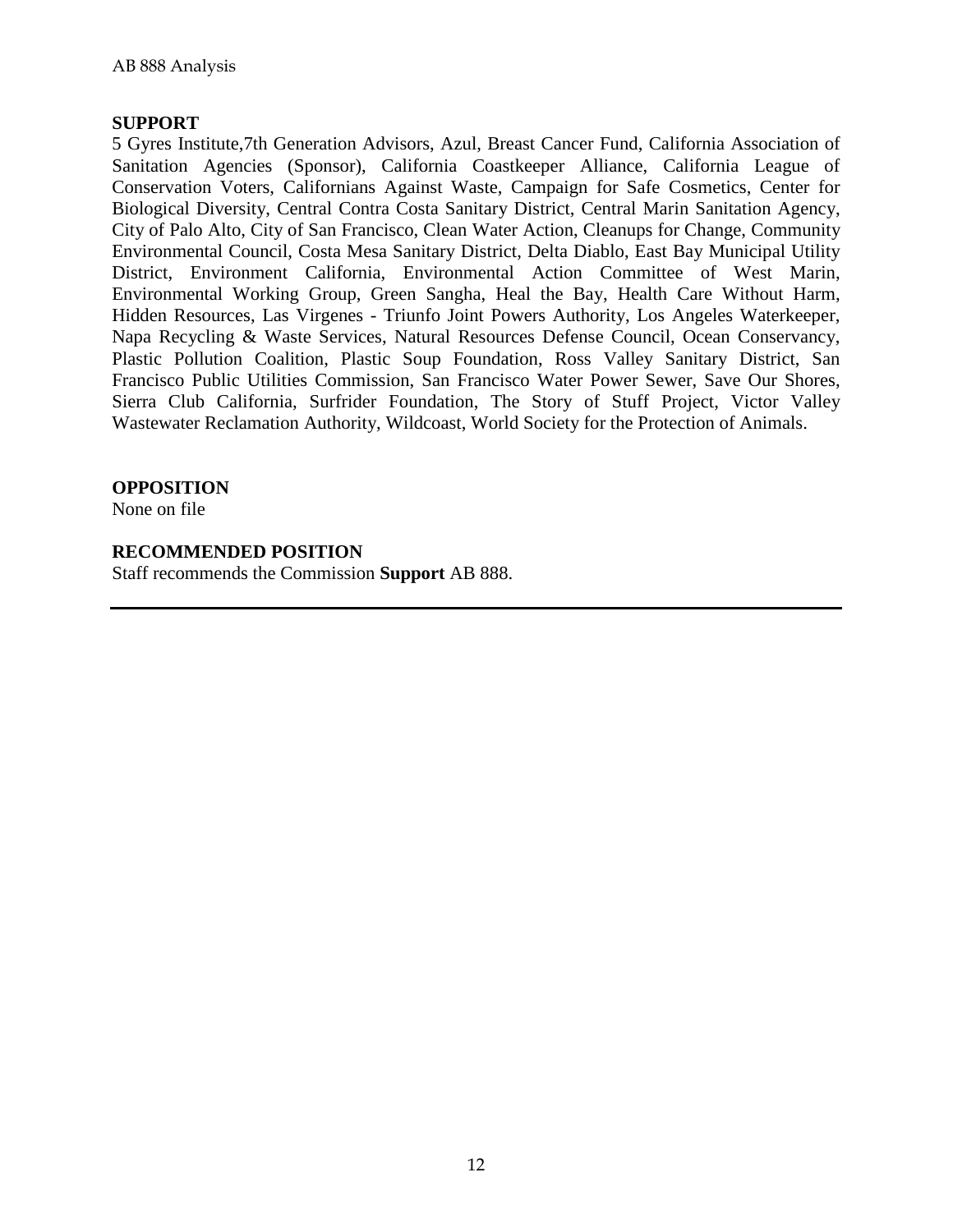#### AMENDED IN ASSEMBLY APRIL 22, 2015

#### AMENDED IN ASSEMBLY APRIL 6, 2015

california legislature—2015–16 regular session

ASSEMBLY BILL No. 888

#### **Introduced by Assembly Member Bloom**

February 26, 2015

An act to add Chapter 5.9 (commencing with Section 42360) to Part 3 of Division 30 of the Public Resources Code, relating to waste management.

#### legislative counsel's digest

AB 888, as amended, Bloom. Waste management: plastic microbeads. The Safe Drinking Water and Toxic Enforcement Act of 1986 (Proposition 65) prohibits any person, in the course of doing business, from knowingly and intentionally exposing any individual to a chemical known to the state to cause cancer or reproductive toxicity without giving a specified warning, or from discharging or releasing such a chemical into any source of drinking water, except as specified. Existing law prohibits the sale of expanded polystyrene packaging material by a wholesaler or manufacturer. Existing law prohibits a person from selling a plastic product in this state that is labeled with the term "compostable," "home compostable," or "marine degradable" unless, at the time of sale, the plastic product meets the applicable ASTM International standard specification.

This bill would prohibit, on and after January 1, 2020, a person, as defined, from selling or offering for promotional purposes in this state a personal care product containing—intentionally added plastic microbeads *that are used to exfoliate or cleanse in a rinse-off product*,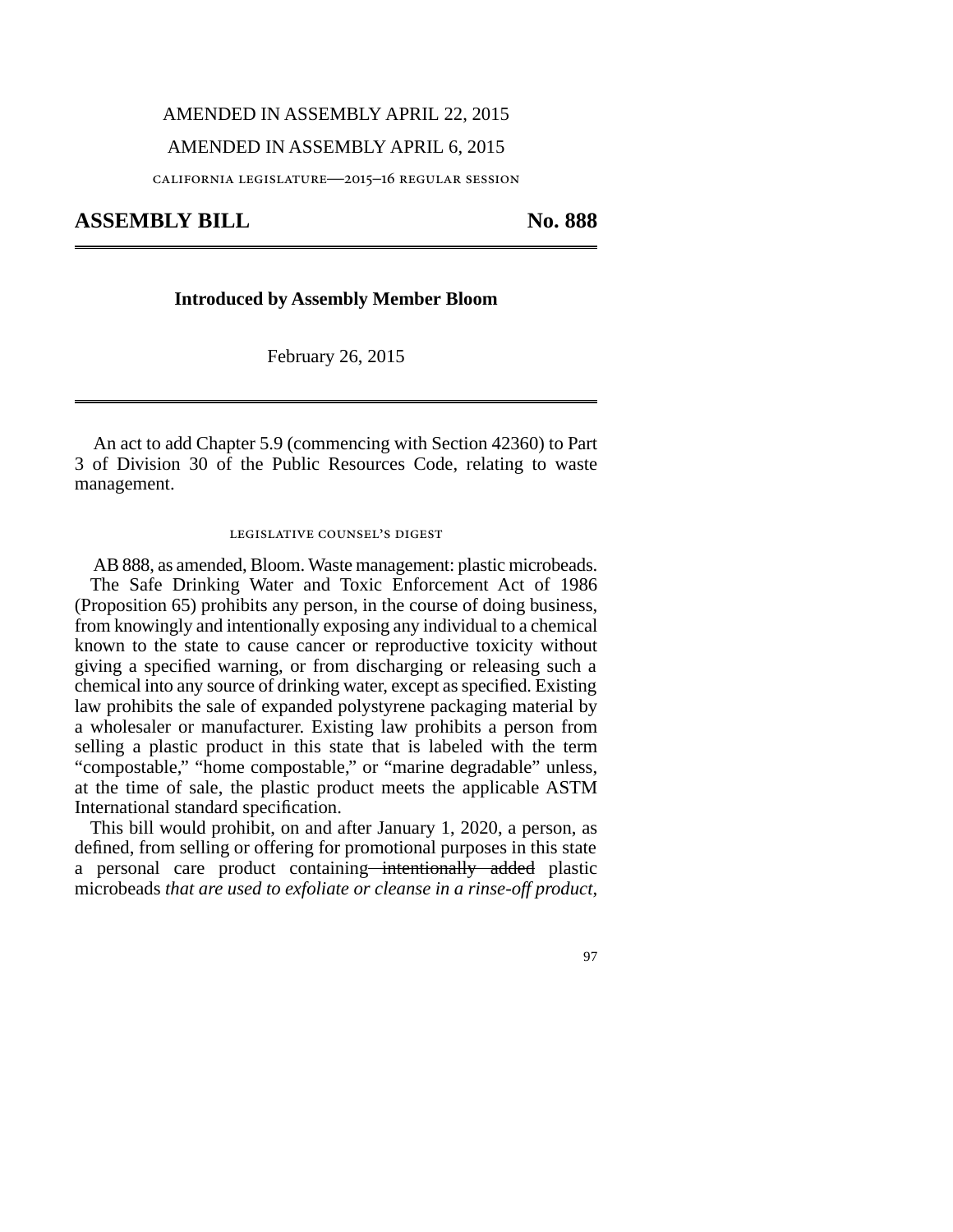as specified. The bill would exempt from those prohibitions the sale or promotional offer of a product containing less than 1 part per million (ppm) by weight of plastic microbeads, as provided.

The bill would make a violator liable for a civil penalty not to exceed \$2,500 per day for each violation. The bill would authorize the penalty to be assessed and recovered in a civil action brought in any court of competent jurisdiction by the Attorney General or local officials. The bill would require the civil penalties collected in an action brought pursuant to the act to be retained by the office that brought the action.

Vote: majority. Appropriation: no. Fiscal committee: yes. State-mandated local program: no.

## *The people of the State of California do enact as follows:*

1 SECTION 1. Chapter 5.9 (commencing with Section 42360) 2 is added to Part 3 of Division 30 of the Public Resources Code, to read: read:  $\overline{4}$ 5 CHAPTER 5.9. PLASTIC MICROBEADS NUISANCE PREVENTION  $\delta$  Law  $\overline{7}$ 8 42360. The Legislature finds and declares all of the following: 9 (a) Plastic does not biodegrade into elements or compounds 10 commonly found in nature like other organic materials, but, instead, 11 upon exposure to the elements photodegrades into smaller pieces 12 of plastic causing land and water pollution that is virtually 13 impossible to remediate. 14 (b) Plastic pollution is the dominant type of anthropogenic debris 15 found throughout the marine environment. 16 (c) Plastic pollution is an environmental and human health 17 hazard and a public nuisance. 18 (d) Microplastics that are five millimeters or less in diameter 19 become bioavailable as soon as they enter the marine environment

20 and are ingested by marine organisms.

21 (e) Microplastics are persistent organic compounds that attract 22 other pollutants commonly present in the environment, many of other pollutants commonly present in the environment, many of 23 which are recognized to have serious deleterious impacts on human 24 health or the environment, including DDT, DDE, PCBs, and flame

25 retardants.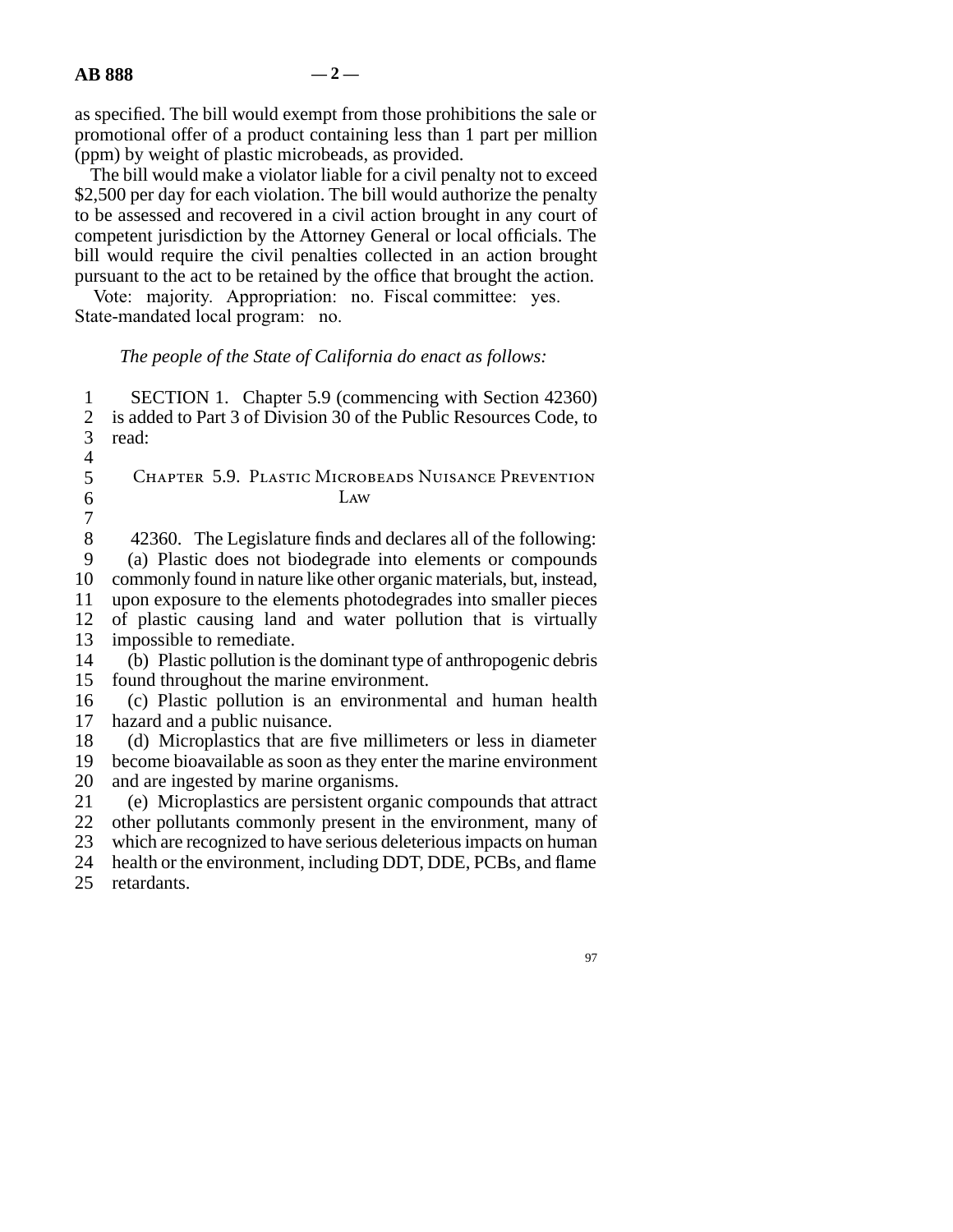line 1 (f) PAHs, PCBs, and PBDEs from plastic transfer to fish tissue 2 when ingested and bioaccumulate.

 line 3 (g) Fish that humans consume have been found to ingest 4 microplastics, which are then ingested by the humans who consume 5 these fish.

6 (h) Consumer personal care products such as facial scrubs, 7 soaps, and toothpaste increasingly contain thousands of 8 microplastics in the form of plastic microbeads that are flushed 9 down drains or make their way into the environment by other 10 means as part of their intended use.

- line 11 (i) Plastic microbeads in personal care products are generally 12 not recoverable through ordinary wastewater treatment and can 13 be released into the environment.
- 14 (j) Plastic microbeads have been found in surface waters within 15 the United States, as well as in fish, marine mammals, reptiles, 16 mussels, and worms.

17 (k) There are economically feasible alternatives to plastic 18 microbeads used in personal care products, as evidenced by the 19 current use of biodegradable, natural, abrasive materials in personal 20 care products such as beeswax, shells, nuts, seeds, and sand.

21 42361. As used in this chapter, the following terms have the 22 following meanings:

 line 23 (a) "Natural Exfoliant" *exfoliant"* means a substance occurring 24 in and generated by the natural environment and includes, but is 25 not limited to, the following substances: walnut shells, apricot not limited to, the following substances: walnut shells, apricot 26 hulls, sand, clay, or beeswax.

27 (b) "Person" means an individual, business, or other entity.

- 28 (c) (1) "Personal care product" means an article intended to 29 be rubbed, poured, sprinkled, or sprayed on, introduced to, or 30 otherwise applied to, the human body or any part thereof for 31 cleansing, beautifying, promoting attractiveness, or altering the 32 appearance, and an article intended for use as a component of that 33 type of article.
- line 34 *(2) "Personal care product" does not include a prescription* line 35 *drug, as defined in Section 110010.2 of the Health and Safety* 36 *Code.*

 line 37 (d) "Plastic microbead" means an intentionally added *solid* 38 plastic particle measuring five millimeters or less in every 39 dimension.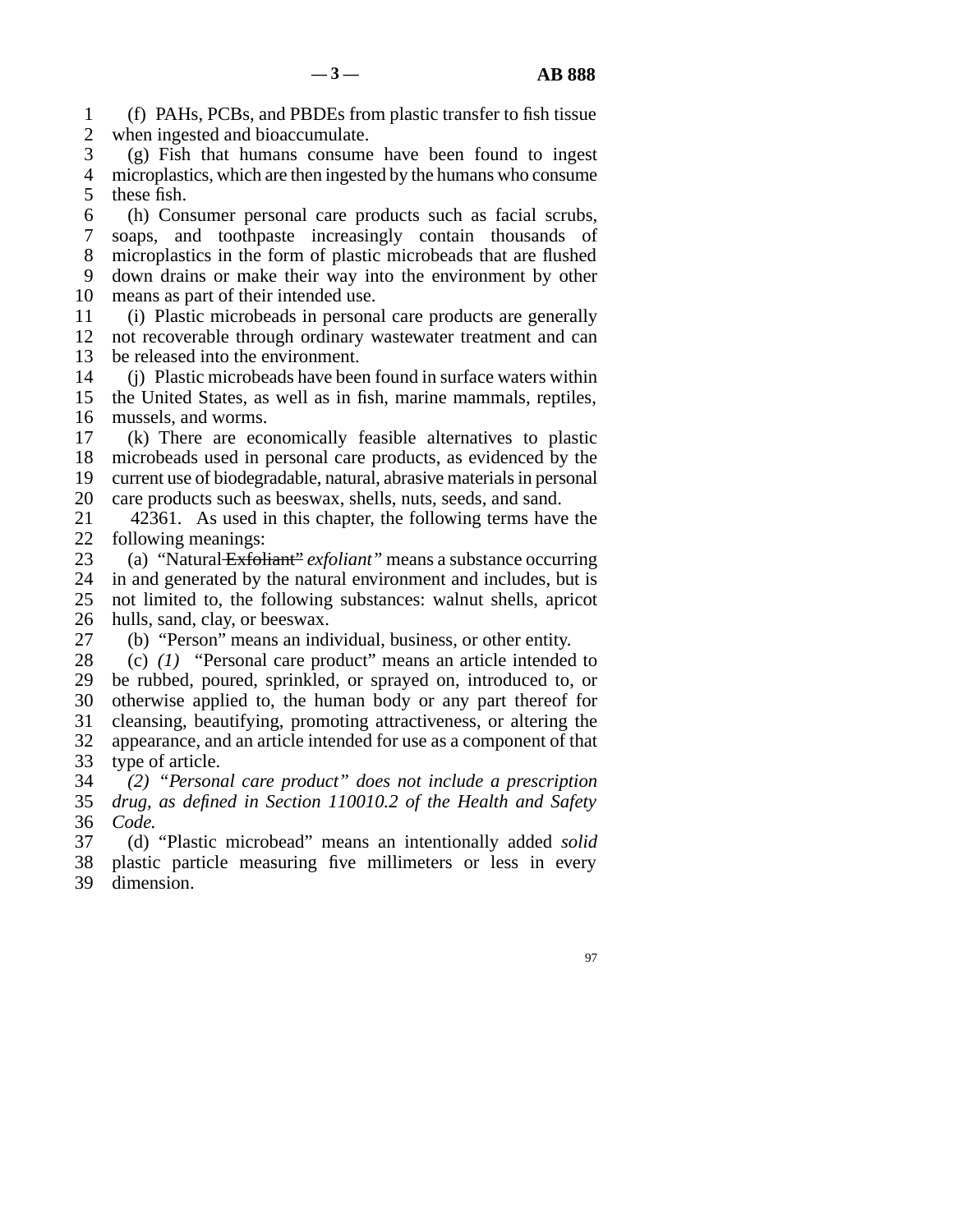line 1 42362. On and after January 1, 2020, a person shall not sell or 2 offer for promotional purposes in this state any personal care<br>3 products containing plastic microbeads that are used to exfoliate products containing plastic microbeads *that are used to exfoliate*  line 4 *or cleanse in a rinse-off product, including, but not limited to,* 5 *toothpaste*. 6 42363. Section 42362 shall not apply to either of the following: line 7 (a) A person that sells or offers for promotional purposes a 8 personal care product containing plastic microbeads in less than 9 1 part per million (ppm) by weight. 10 (b) A product containing natural exfoliants that does not contain 11 plastic microbeads. 12 42364. (a) A person who violates or threatens to violate Section 13 42362 may be enjoined in any court of competent jurisdiction. 14 (b) (1) A person who has violated Section 42362 is liable for 15 a civil penalty not to exceed two thousand five hundred dollars 16  $(S2,500)$  per day for each violation in addition to any other penalty 17 established by law. That civil penalty may be assessed and 18 recovered in a civil action brought in any court of competent 19 jurisdiction.  $20$  (2) In assessing the amount of a civil penalty for a violation of 21 this chapter, the court shall consider all of the following: 22 (A) The nature and extent of the violation.<br>23 (B) The number of, and severity of, the vio  $(B)$  The number of, and severity of, the violations. 24 (C) The economic effect of the penalty on the violator.<br>25 (D) Whether the violator took good faith measures to (D) Whether the violator took good faith measures to comply 26 with this chapter and when these measures were taken. 27 (E) The deterrent effect that the imposition of the penalty would 28 have on both the violator and the regulated community as a whole. 29 (F) Any other factor that justice may require. line 30 (c) Actions pursuant to this section may be brought by the 31 Attorney General in the name of the people of the state, by a district 32 attorney, by a city attorney, or by a city prosecutor in a city or city 33 and county having a full-time city prosecutor. 34 (d) Civil penalties collected pursuant to this section shall be 35 paid to the office of the city attorney, city prosecutor, district 36 attorney, or Attorney General, whichever office brought the action. 37 42366. This chapter does not alter or diminish any legal 38 obligation otherwise required in common law or by statute or 39 regulation, and this chapter does not create or enlarge any defense 40 in any action to enforce the legal obligation. Penalties and sanctions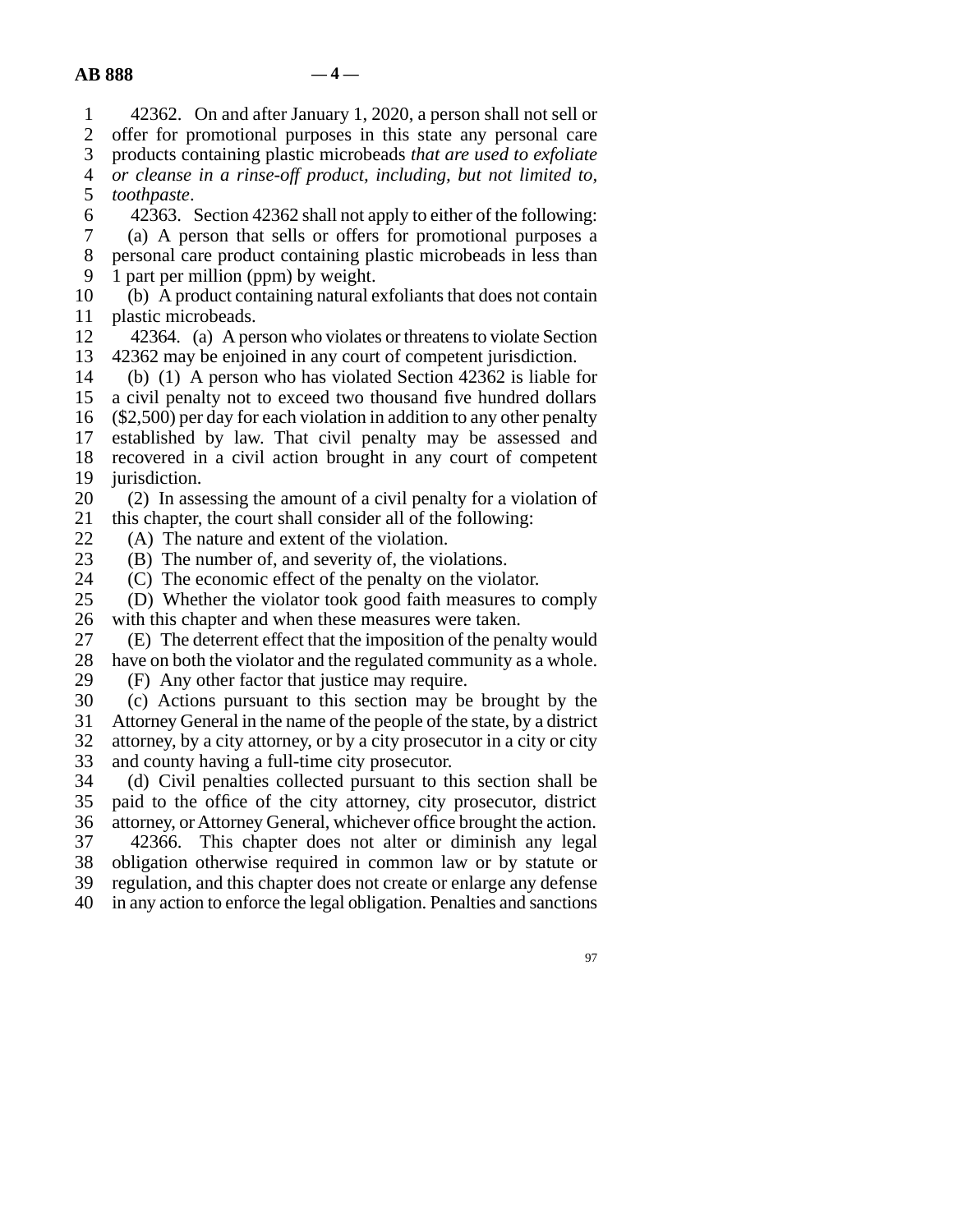- 1 imposed pursuant to this chapter shall be in addition to any
- 2 penalties or sanctions otherwise prescribed by law.

O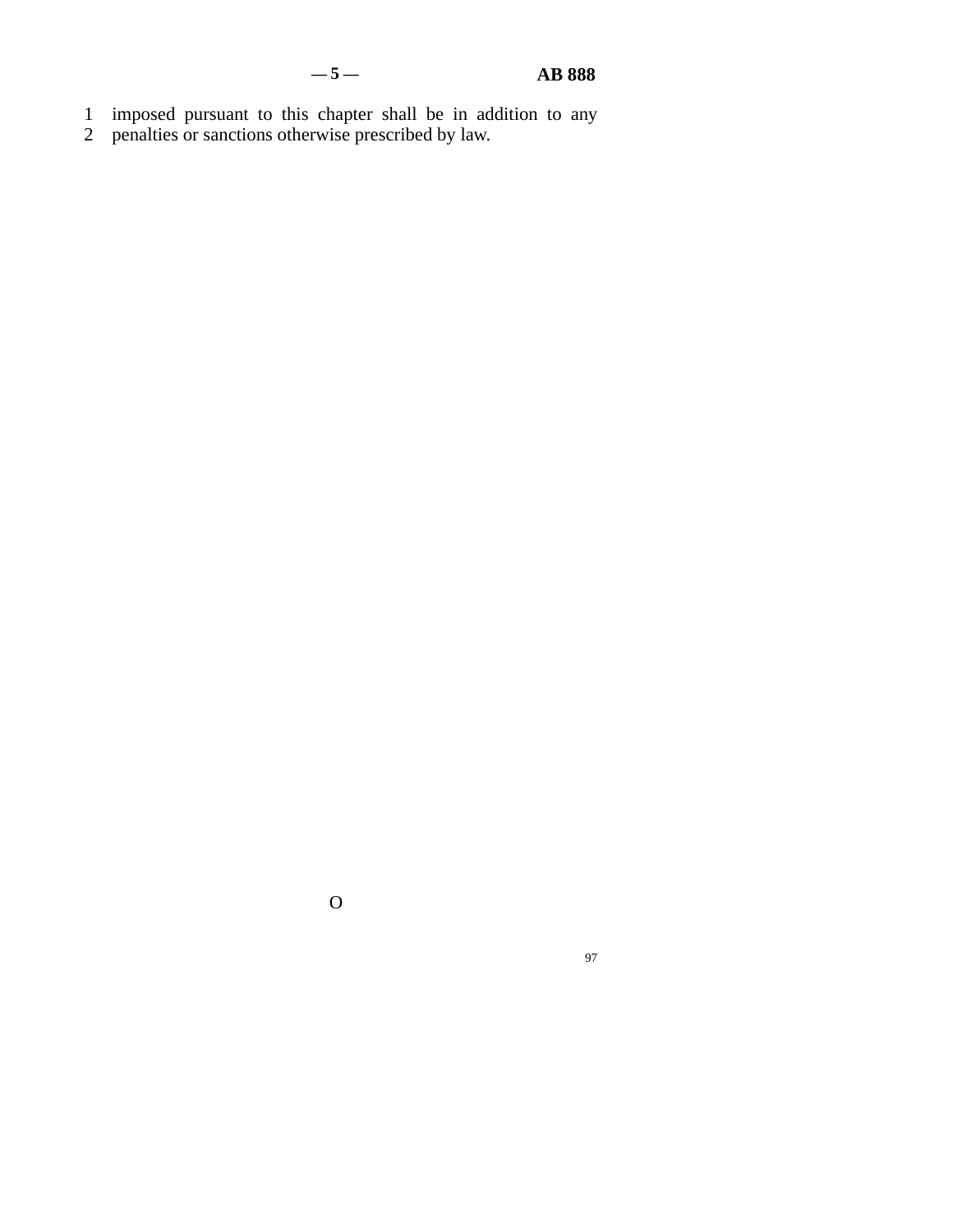## **CALIFORNIA COASTAL COMMISSION**

45 FREMONT, SUITE 2000 SAN FRANCISCO, CA 94105- 2219 VOICE (415) 904- 5200 FAX ( 415) 904- 5400 TDD (415) 597-5885



# **BILL ANALYSIS SB 657 (Monning)**

As Amended, April 21, 2015

### <span id="page-23-0"></span>**SUMMARY**

SB 657 would convene an Independent Peer Review Panel (IPRP) to evaluate the enhanced seismic studies and surveys of the Diablo Canyon Nuclear Power Plant, Units 1 and 2, and the surrounding area and facilities. The panel would consist of representatives of the California Geological Survey, the Seismic Safety Commission, the Energy Commission, the California Coastal Commission, the Office of Emergency Services and the County of San Luis Obispo.

#### **PURPOSE OF THE BILL**

The purpose of this bill is to codify the current IPRP and its mandate in statute, and guarantee its continued funding and operation until January 1, 2025, which coincides with the end of Diablo Canyon's current operating license from the Nuclear Regulatory Commission (NRC).

#### **RECOMMENDED MOTION**

I move the Commission support Senate Bill 657.

#### **EXISTING LAW**

Federal law requires an operator of a nuclear fission thermal power plant to obtain a license for the operation of the power plant from the U.S. Nuclear Regulatory Commission (NRC). The NRC formulates regulations for nuclear power plants in the United States. Nuclear safety and operational issues are primarily under NRC jurisdiction.

Several state agencies also have regulatory authority over nuclear power plants, including two of the agencies represented on the IPRP. For Diablo Canyon, the Coastal Commission retains original permit jurisdiction over offshore development at the facility and has permit jurisdiction on appeal from the County of San Luis Obispo over any new development as defined in the Coastal Act. The Commission also has Federal Consistency Review Authority over many federal activities or federal permits, including the relicensing of Diablo Canyon by the NRC.

The California Public Utilities Commission (CPUC) has jurisdiction over rate-setting and utility cost recovery related to existing nuclear power plants owned by the investor-owned utilities.

#### **BACKGROUND**

California currently has one operating nuclear power plant: Pacific Gas & Electric Company's (PG&E) Diablo Canyon Nuclear Power Plant (Units 1 and 2) near San Luis Obispo. Unit 1 began commercial operation in May 1985. Unit 2 began commercial operation in March 1986. Diablo Canyon's operation licenses for Units 1 and 2 (which produce a total 2,160 megawatts) expire in 2024 and 2025, respectively.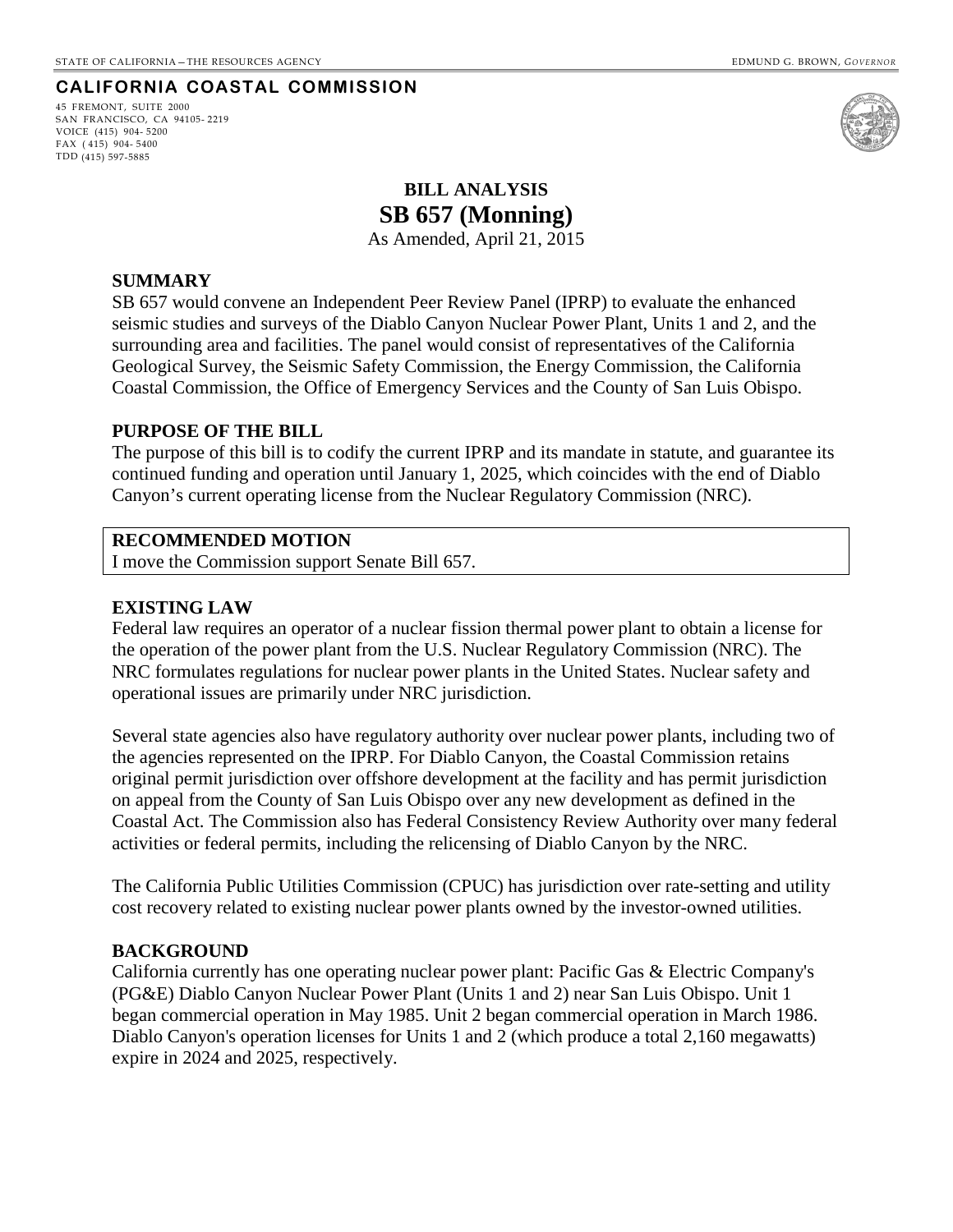In November, 2009, PG&E filed an application with the NRC to extend operating licenses for Diablo Canyon Units 1 & 2 for a period of 20 years (to 2044 and 2045, respectively) and submitted a request to the Coastal Commission for federal consistency review. In 2010, PG&E filed an application at the PUC to request authority to recover costs (\$85 million) associated with state and federal approvals related to license renewal through rate increases. However, concerns were raised regarding seismic safety characteristics of Diablo Canyon following the 2011 nuclear emergency at the Fukushima Daiichi nuclear power plant in Japan. Subsequently, PG&E requested the NRC temporarily suspend its license renewal application to pursue enhanced seismic studies. PG&E's federal consistency request to the Coastal Commission remains incomplete pending submittal of seismic study results and other required information.

During the 2010 proceedings, the CPUC convened an independent peer review panel, funded by PG&E ratepayers, to review the seismic studies being conducted by PG&E to better characterize the seismic risks at Diablo Canyon (CPUC Decision 10-08-003). The independent peer review panel consists of representatives of the Energy Commission, the Seismic Safety Commission, the California Coastal Commission, the Office of Emergency Services, and the County of San Luis Obispo. The IPRP provides the CPUC with recommendations for studies and additional information needed to further refine its understanding of the potential seismic hazards at Diablo Canyon, as well as provides an independent review and comments on PG&E's studies, plans, and findings. In addition, the IPRP also operates to assure the public that the seismic studies are being performed in an appropriate manner.

If not extended, the authorization and funding for the IPRP will expire on November 30, 2015.

# **ANALYSIS**

Although the Coastal Commission is pre-empted by federal law on matters of nuclear safety, the Commission retains original permit and appeal jurisdiction over new development at Diablo Canyon, as well as federal consistency review authority over the relicensing application. The Coastal Commission has been participating as a member of the IPRP since 2010. During that time, the IPRP has reviewed and commented on several seismic studies to date, and has published nine reports that evaluate separate components of the seismic hazards at and near Diablo Canyon and that provide an independent assessment of PG&E's efforts to characterize those hazards. At least two significant studies have yet to be made available to the panel.

The IPRP's contract with the CPUC is set to expire on November 30, 2015, even though PG&E has not completed several of the seismic studies needed for its proposed relicensing. In order to ensure there is no break in the review process by the IPRP, SB 657 codifies the Panel and extends its oversight and funding to coincide with Diablo Canyon's licensure by the NRC. The information that should be forthcoming from these studies will be critical for the Coastal Commission's fully informed review of any future coastal development permit that may be applied for or appealed to the Commission as part of the NRC relicensing process, as well as the federal consistency review. The information will be directly relevant to the Coastal Commission's analysis of Diablo Canyon's geologic stability and hazard avoidance, its risk of flooding, tsunami, and erosion, and other hazards. The relicensing process will require the Commission to comprehensively review the operations of the facility for consistency with the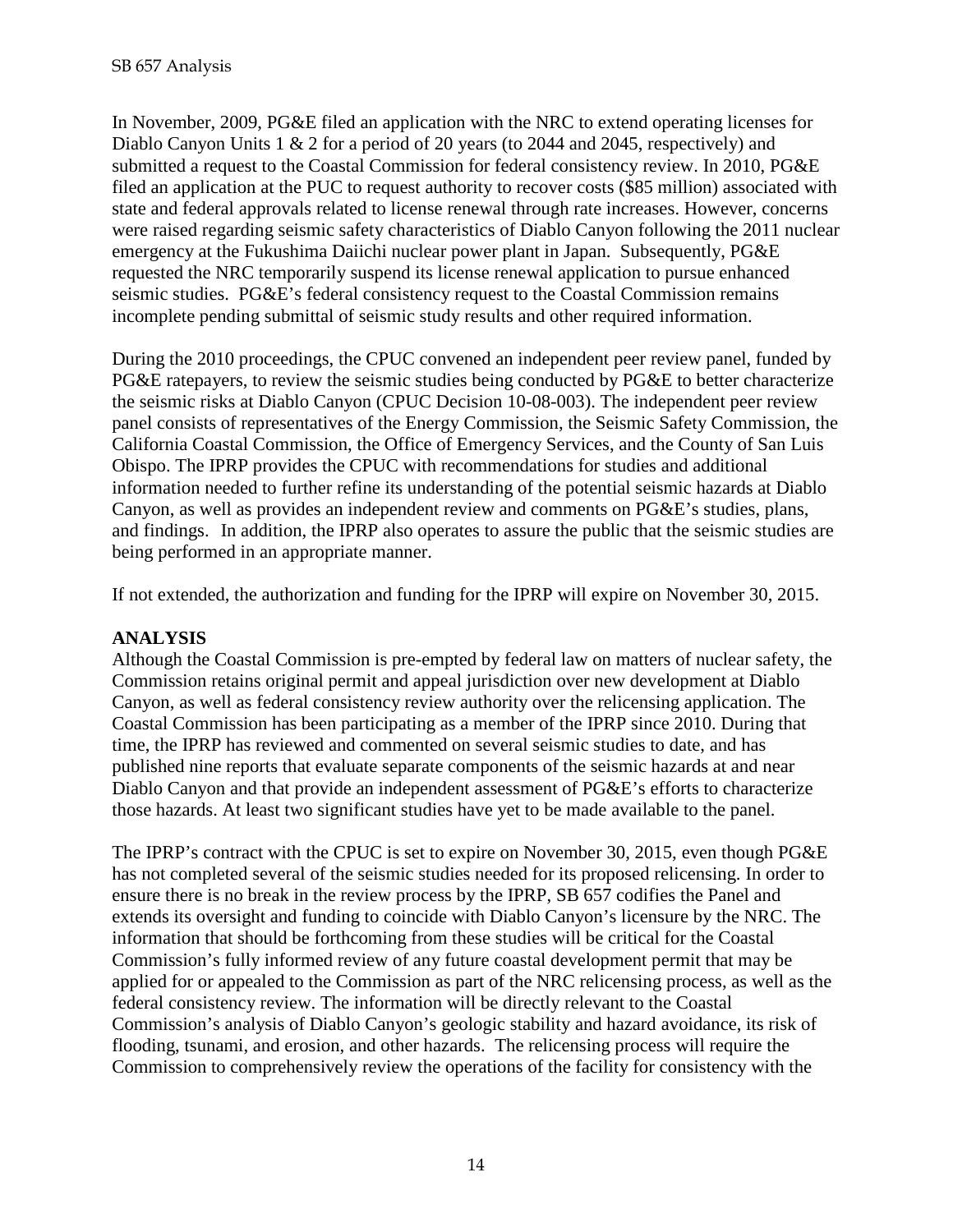Coastal Act and evaluate the impacts to coastal resources associated with extending the life of the plant for an additional 20 years.

Codifying the IPRP's authority in statute, and assuring it has the resources to fully carry out its functions is therefore critical to the Commission's future actions on this issue.

# **SUPPORT**

Physicians for Social Responsibility-LA

# **OPPOSITION**

None on file

# **RECOMMENDED POSITION**

Staff recommends the Commission **Support** SB 657.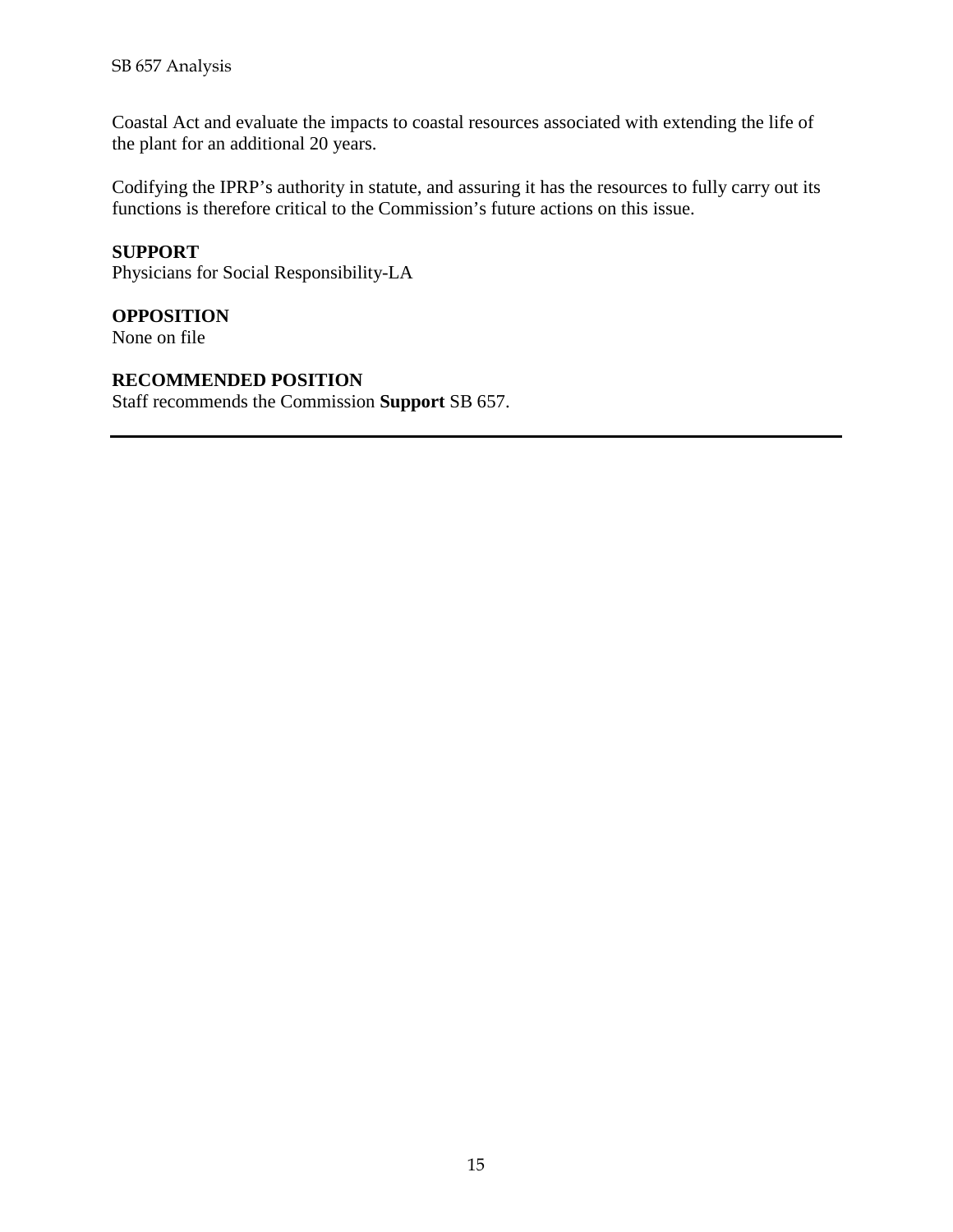# **SENATE BILL** No. 657

**Introduced by Senator Monning** *(Coauthor: Senator Jackson)*

February 27, 2015

An act to amend Section 1374.21 of the Health and Safety Code, and to amend Section 10199.1 of the Insurance Code, relating to health care coverage. *add Section 712 to the Public Utilities Code, relating to electricity, and declaring the urgency thereof, to take effect immediately.*

#### legislative counsel's digest

SB 657, as amended, Monning. Health coverage: contracts. *Diablo Canyon Units 1 and 2: enhanced seismic studies and review: independent peer review panel.*

*Under existing law, the Public Utilities Commission has regulatory authority over public utilities, including electrical corporations. Existing law authorizes the commission to fix the rates and charges for every public utility, and requires that those rates and charges be just and reasonable. Existing law requires the commission, for purposes of establishing rates for any electrical corporation, to disallow expenses reflecting the direct or indirect costs resulting from any unreasonable error or omission relating to the planning, construction, or operation of any portion of the corporation's plant which cost, or is estimated to have cost, more than \$50,000,000, including any expenses resulting from delays caused by any unreasonable error or omission. For these purposes, "planning" includes activities related to the initial and subsequent assessments of the need for a plant construction project and includes investigation and interpretation of environmental factors such as seismic conditions.*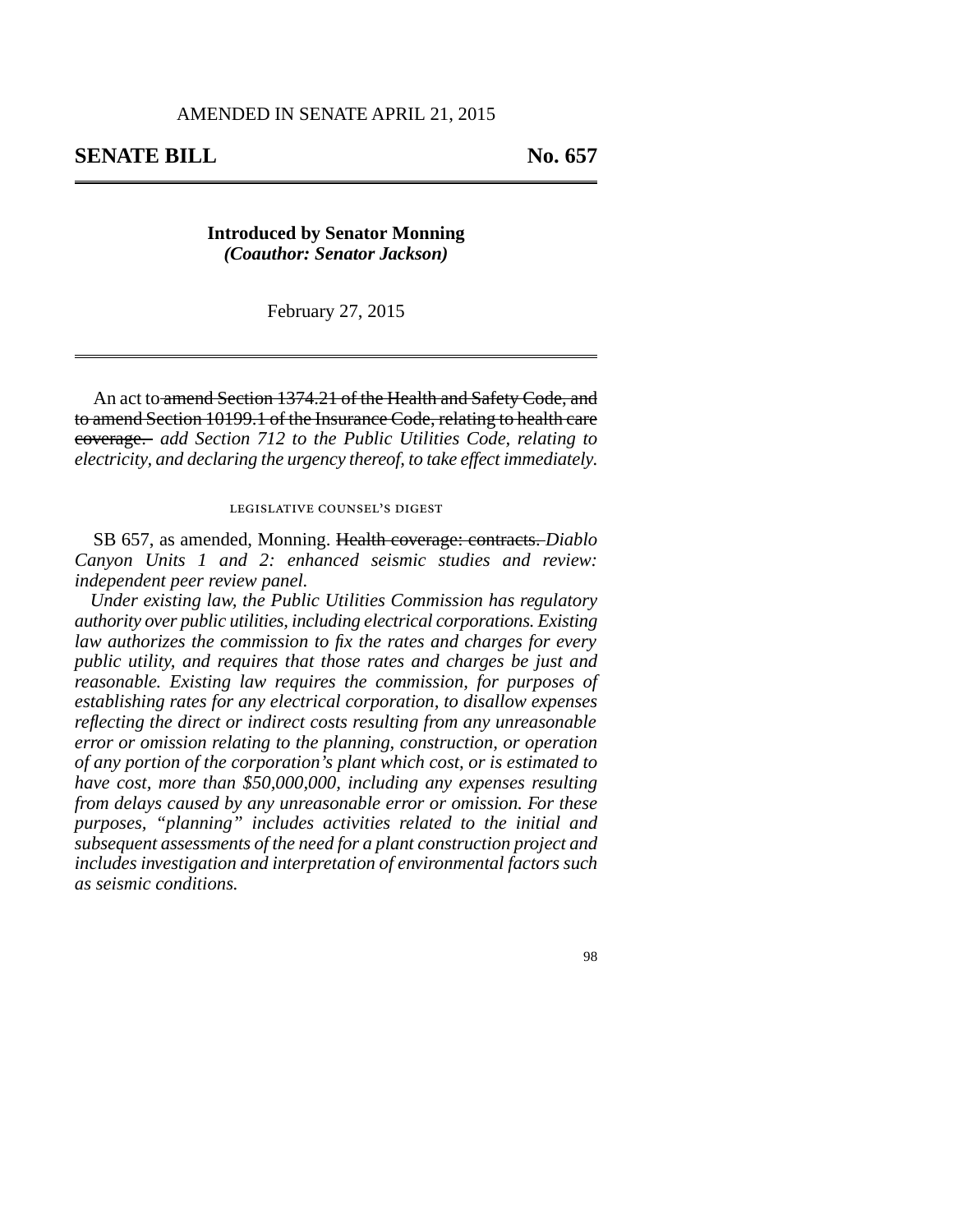*This bill would require the commission to convene, or continue, until January 1, 2025, an independent peer review panel to conduct an independent review of enhanced seismic studies and surveys of the Diablo Canyon Units 1 and 2 powerplant, including the surrounding areas of the facility and areas of nuclear waste storage.*

*This bill would declare that it is to take effect immediately as an urgency statute.*

Existing law, the Knox-Keene Health Care Service Plan Act of 1975, provides for the licensure and regulation of health care service plans by the Department of Managed Health Care and makes a willful violation of the act a crime. Existing law also provides for the regulation of health insurers by the Department of Insurance. Existing law regulates the manner in which a plan or insurer makes premium or coverage changes to a contract, including requiring prescribed notice to enrollees and insureds within a specified time period.

This bill would make technical, nonsubstantive changes to these provisions.

Vote: majority <sup>2</sup>/<sub>3</sub>. Appropriation: no. Fiscal committee: no *yes*. State-mandated local program: no.

*The people of the State of California do enact as follows:*

 line 1 *SECTION 1. Section 712 is added to the Public Utilities Code,* 2 *to read:* 

line 3 *712. (a) The commission shall convene, or continue, until*

line 4 *January 1, 2025, an independent peer review panel to conduct an*

5 *independent review of enhanced seismic studies and surveys of* 

line 6 *the Diablo Canyon Units 1 and 2 powerplant, including the*

 line 7 *surrounding areas of the facility and areas of nuclear waste* 8 *storage.* 

line 9 *(b) The independent peer review panel shall contract with the*

10 *Energy Commission, the California Geological Survey of the* 

11 *Department of Conservation, the California Coastal Commission,* 

12 *the Alfred E. Alquist Seismic Safety Commission, the Office of* 

13 *Emergency Services, and the County of San Luis Obispo to* 

14 *participate on the panel and provide expertise.* 

15 (c) The independent peer review panel shall review the seismic

16 *studies and hold public meetings.*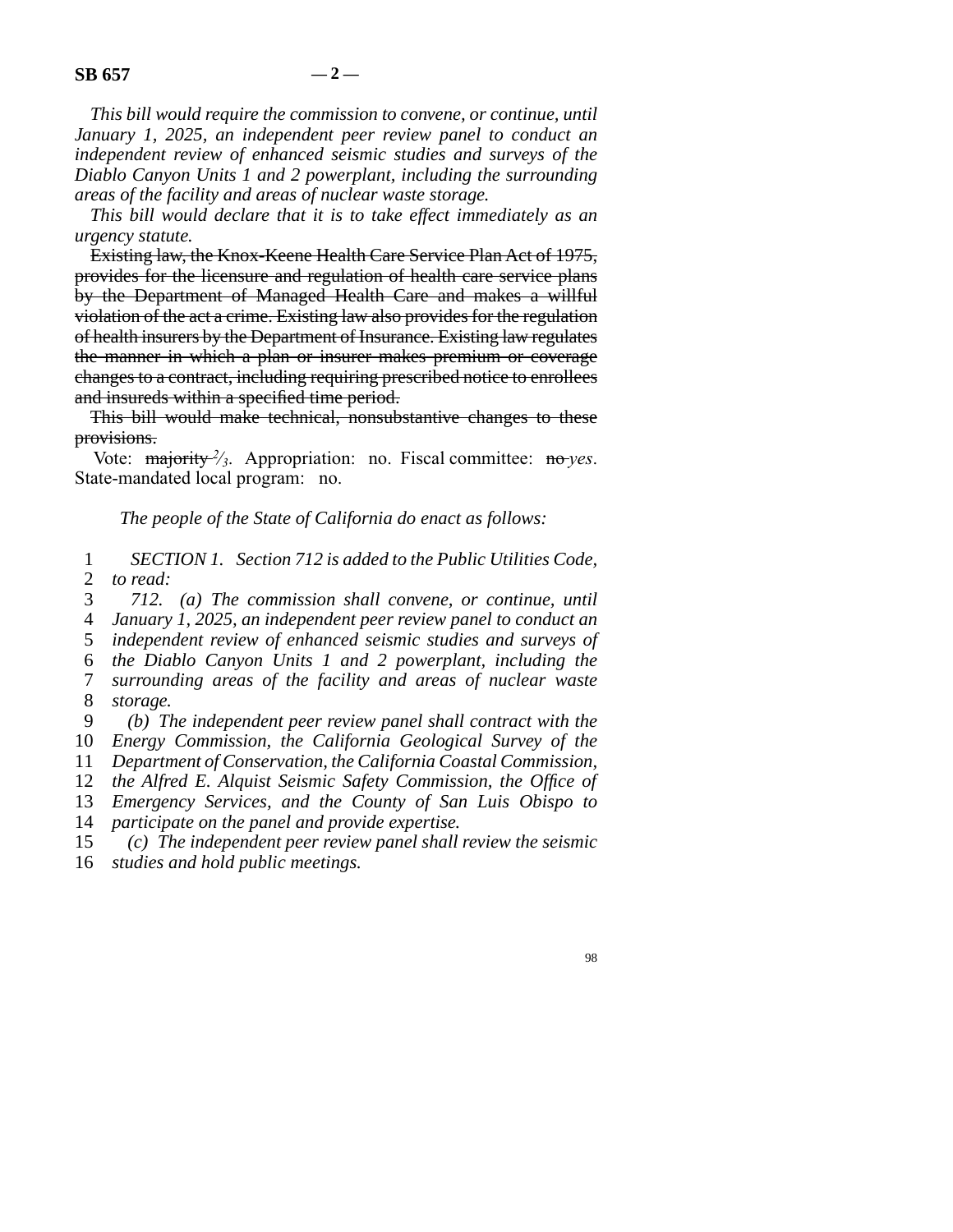line 1 *(d) The commission shall make reports by the independent peer* 2 *review panel publicly available on the Internet Web site maintained* 3 *by the commission.* 

 line 4 *SEC. 2. This act is an urgency statute necessary for the* line 5 *immediate preservation of the public peace, health, or safety within* line 6 *the meaning of Article IV of the Constitution and shall go into* line 7 *immediate effect. The facts constituting the necessity are:*

line 8 *The Public Utilities Commission in Decision 10-08-003 (August*

9 *12, 2010) convened an independent peer review panel to review* 10 *the seismic studies conducted on behalf of Pacific Gas and Electric* 

11 *Company relative to the Diablo Canyon Units 1 and 2 powerplant.* 

12 *The independent peer review panel, in addition to providing* 13 *valuable expertise to the commission in evaluating the seismic* 

14 *studies, also operates to assure the public that the seismic studies* 

15 are being performed in an appropriate manner. Because the

16 *commission's current contracts for the independent peer review* 

17 *panel are set to expire on November 30, 2015, the Diablo Canyon* 

18 *Units 1 and 2 powerplant is authorized to operate until January* 

19 *1, 2025, by the federal Nuclear Regulatory Commission, and there* 

20 *continues to be enhanced seismic studies and surveys conducted* 

21 *that warrant review by the independent peer review panel to ensure* 

22 *the safety of the public, it is necessary that this act take effect* 23 *immediately.* 

24 SECTION 1. Section 1374.21 of the Health and Safety Code<br>25 is amended to read: is amended to read:

26  $1374.21.$  (a) A change in premium rates or changes in coverage

27 stated in a group health care service plan contract shall not become

28 effective unless the plan has delivered in writing a notice indicating

- 29 the change or changes at least 60 days prior to the contract renewal 30 effective date.
- 31 (b) A health care service plan that declines to offer coverage to

32 or denies enrollment for a large group applying for coverage shall,

33 at the time of the denial of coverage, provide the applicant with

34 the specific reason or reasons for the decision in writing, in clear,

- 35 easily understandable language.
- 36 SEC. 2. Section 10199.1 of the Insurance Code is amended to 37 read:
- 38 10199.1. (a) An insurer or nonprofit hospital service plan or

39 administrator acting on its behalf shall not terminate a group master

40 policy or contract providing hospital, medical, or surgical benefits,